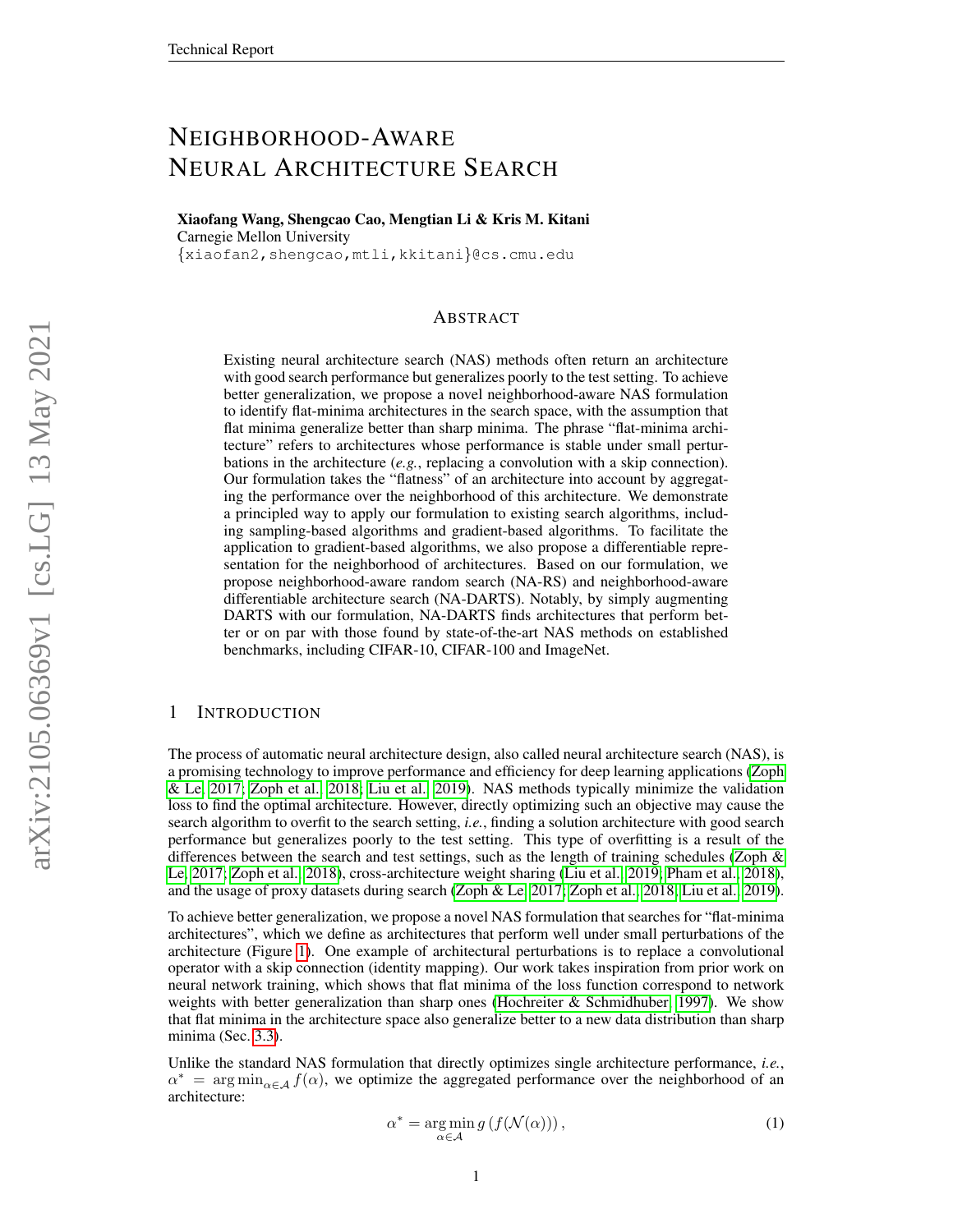<span id="page-1-0"></span>

Figure 1: Loss landscape visualization of the found architecture. We project architectures (instead of the network weights) onto a 2D plane. The architectures are sampled along two prominent directions (the two axes,  $\lambda_0$  and  $\lambda_1$ ), with  $(0, 0)$  denotes the found architecture. We see that our found architecture (right) is a much flatter minimum than that found with the standard formulation (left). We provide visualization details in the appendix.

where  $f(\cdot)$  is a task-specific error metric,  $\alpha$  denotes an architecture in the search space A,  $\mathcal{N}(\alpha)$ denotes the neighborhood of architecture  $\alpha$ , and  $g(\cdot)$  is an aggregation function (*e.g.*, the mean function). Note that we overload the notation of the error metric  $f(\cdot)$  and define  $f(\cdot)$  to return a set of errors when the input is a set of architectures in the neighborhood:  $f(\mathcal{N}(\alpha)) = \{f(\alpha') \mid \alpha' \in$  $\mathcal{N}(\alpha)$ . Common choices for  $f(\cdot)$  are validation loss and negative validation accuracy. We will discuss more details of neighborhood  $\mathcal{N}(\alpha)$  and aggregation function  $g(\cdot)$  in the following text.

To implement our formulation, one must define the neighborhood  $\mathcal{N}(\alpha)$  and specify an aggregation function  $g(\cdot)$ . How to define the neighborhood of an architecture is an open question. One possible method to obtain neighboring architectures is to perturb one or more operations in the architecture and the degree of perturbation defines the scope of the neighborhood. This method can be applied to sampling-based search algorithms, *e.g.*, random search and reinforcement learning. However, it cannot be directly used to generate neighboring architectures for gradient-based search algorithms (*a.k.a*, differentiable NAS), where the neighboring architectures themselves also need to be differentiable with respect to the architecture being learned. To address this issue, we propose a differentiable representation for the neighborhood of architectures, which makes the objective function differentiable and allows us to apply our formulation to gradient-based algorithms, *e.g.*, DARTS [\(Liu et al., 2019\)](#page-9-0). Properly choosing the aggregation function  $g(\cdot)$  can help the search algorithm identify flat minima in the search space. Our choice of  $g(\cdot)$  (*e.g.*, mean) is inspired by the definition of the flatness/sharpness of local minima in previous work [\(Chaudhari et al., 2017;](#page-8-0) [Keskar](#page-9-3) [et al., 2017;](#page-9-3) [Dinh et al., 2017\)](#page-8-1).

We summarize our contributions as follows:

- 1. We propose a neighborhood-aware NAS formulation based on the flat minima assumption, and demonstrate a principled way to apply our formulation to existing search algorithms, including sampling-based algorithms and gradient-based algorithms. We empirically validate our assumption and show that flat-minima architectures generalize better than sharp ones.
- 2. We propose a neighborhood-aware random search (NA-RS) algorithm and demonstrate its superiority over the standard random search. On NAS-Bench-201 [\(Dong & Yang, 2020\)](#page-8-2), NA-RS outperforms the standard random search by 1.48% on CIFAR-100 and 1.58% on ImageNet-16-120.
- 3. We propose a differentiable neighborhood representation so that we can apply our formulation to gradient-based NAS methods. We augment DARTS [\(Liu et al., 2019\)](#page-9-0) with our formulation and name the proposed method NA-DARTS. Our NA-DARTS outperforms DARTS by 1.18% on CIFAR-100 and 1.2% on ImageNet, and also performs better than or on par with state-of-the-art NAS methods.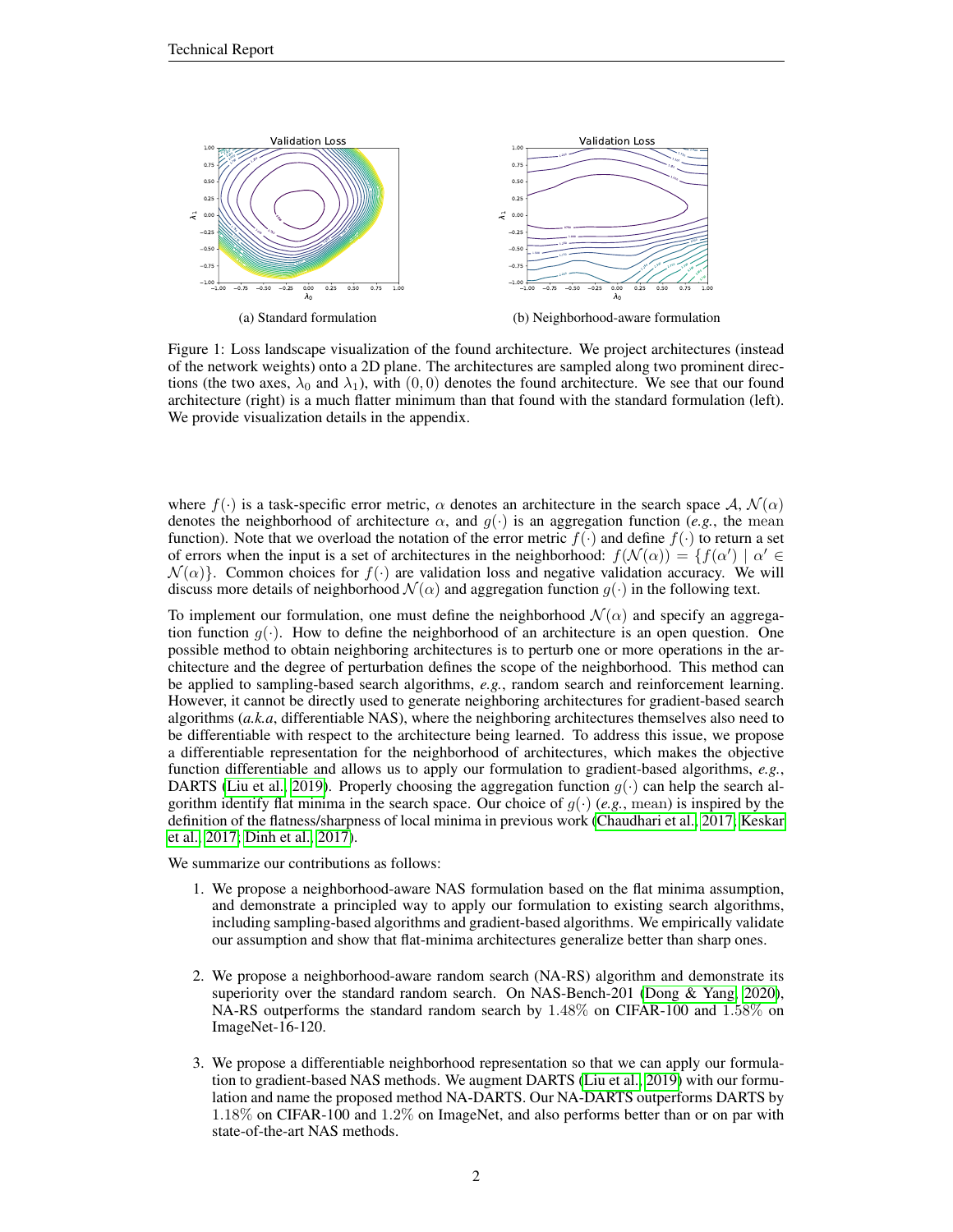# 2 RELATED WORK

Flat Minima. [Hochreiter & Schmidhuber](#page-9-2) [\(1997\)](#page-9-2) shows that flat minima of the loss function of neural networks generalize better than sharp minima. Flat minima are used to explain the poor generalization of large-batch methods [\(Keskar et al., 2017;](#page-9-3) [Yao et al., 2018\)](#page-9-4), where large-batch methods are shown to be more likely to converge to sharp minima. [Chaudhari et al.](#page-8-0) [\(2017\)](#page-8-0) propose an objective function for training neural networks so that flat minima are preferred during optimization. Their objective can be interpreted as a weighted average of the (transformed) function values of data points around the local minima, which inspires us to consider mean as one of the aggregation functions. Previous work mentioned above focus on flat minima in the network weight space. However, we study flat minima in the architecture space, which is discrete and fundamentally different from the continuous weights studied in previous work. This makes it non-trivial to apply the flat minima idea to NAS.

[Zela et al.](#page-10-2) [\(2020\)](#page-10-2) observes a strong correlation between the generalization error of the architecture found by DARTS [\(Liu et al., 2019\)](#page-9-0) and the flatness of the loss function at the found architecture. They propose several regularization strategies to improve DARTS, such as early stopping before the loss curvature becomes too high. Our flat minima assumption is motivated by their observation and our method can be combined with their regularization strategies.

NAS - Search Algorithm. Various search algorithms have been applied to solve NAS, including sampling-based and gradient-based algorithms. Representative sampling-based algorithms include random search [\(Li & Talwalkar, 2019\)](#page-9-5), reinforcement learning [\(Baker et al., 2017;](#page-8-3) [Zoph & Le, 2017;](#page-10-0) [Zoph et al., 2018;](#page-10-1) [Zhong et al., 2018\)](#page-10-3), Bayesian optimization [\(Kandasamy et al., 2018;](#page-9-6) [Cao et al.,](#page-8-4) [2019\)](#page-8-4), evolutionary algorithms [\(Xie & Yuille, 2017;](#page-9-7) [Real et al., 2017;](#page-9-8) [2019\)](#page-9-9), and sequential modelbased optimization [\(Liu et al., 2018\)](#page-9-10). To make NAS more computationally efficient, weight sharing across architectures is proposed to amortize the training cost of candidate architectures [\(Pham et al.,](#page-9-1) [2018;](#page-9-1) [Bender et al., 2018\)](#page-8-5). Based on weight sharing, gradient-based algorithms are proposed to directly learn the architecture with gradient descent [\(Liu et al., 2019;](#page-9-0) [Xie et al., 2019\)](#page-9-11). Our focus is not proposing novel search algorithms but revisiting the standard NAS formulation. Our proposed formulation can be applied to both sampling-based algorithms and gradient-based algorithms.

NAS - Search Space. Search space is crucial for the performance of NAS. One of the most widely used search spaces is the cell search space [\(Zoph et al., 2018\)](#page-10-1), which searches for a cell that can be stacked multiple times to form the entire network. Our proposed neighborhood-aware formulation is agnostic to the search space, and we specifically showcase our formulation on the cell search space.

# 3 NEIGHBORHOOD-AWARE FORMULATION

We propose a neighborhood-aware NAS formulation (Eq. [1\)](#page-0-0) to identify flat minima in the search space. Our formulation builds upon the assumption that flat-minima architectures usually generalize better than sharp ones. In this formulation, the optimal architecture is selected according to the aggregated performance  $g(f(\mathcal{N}(\alpha)))$  of neighbors of an architecture, instead of the standard criterion, *i.e.*, single architecture performance  $f(\alpha)$  only. We now introduce the neighborhood definition of an architecture  $\mathcal{N}(\alpha)$  and the aggregation function  $g(\cdot)$ .

# 3.1 NEIGHBORHOOD DEFINITION AND CELL SEARCH SPACE

Formally defining the neighborhood requires a distance metric between architectures, which largely depends on how an architecture is represented and how the search space is constructed. We adopt the cell search space [\(Zoph et al., 2018\)](#page-10-1) as it has been widely used in recent NAS methods [\(Liu et al.,](#page-9-10) [2018;](#page-9-10) [2019\)](#page-9-0). Instead of the entire architecture, we search for a cell that can be stacked multiple times to form the entire architecture. The number of times the cell is stacked and the output layer are manually defined prior to the search.

A cell is defined as a directed acyclic graph (DAG) consisting of  $n$  nodes. Each node represents a feature map. Each directed edge  $(i, j)(1 \leq i < j \leq n)$  is associated with an operation used to transform the feature map at node  $i$ , and passes the transformed feature map to node  $j$ . The feature map at one node is the sum of all the feature maps on the incoming edges to this node:  $x^{(j)} = \sum_{(i,j) \in E} \sum_{k=1}^{m} \alpha_k^{(i,j)}$  $(k, y)$ <sub>k</sub> $(x^{(i)})$ , where E denotes the set of edges in the cell,  $x^{(i)}$  is the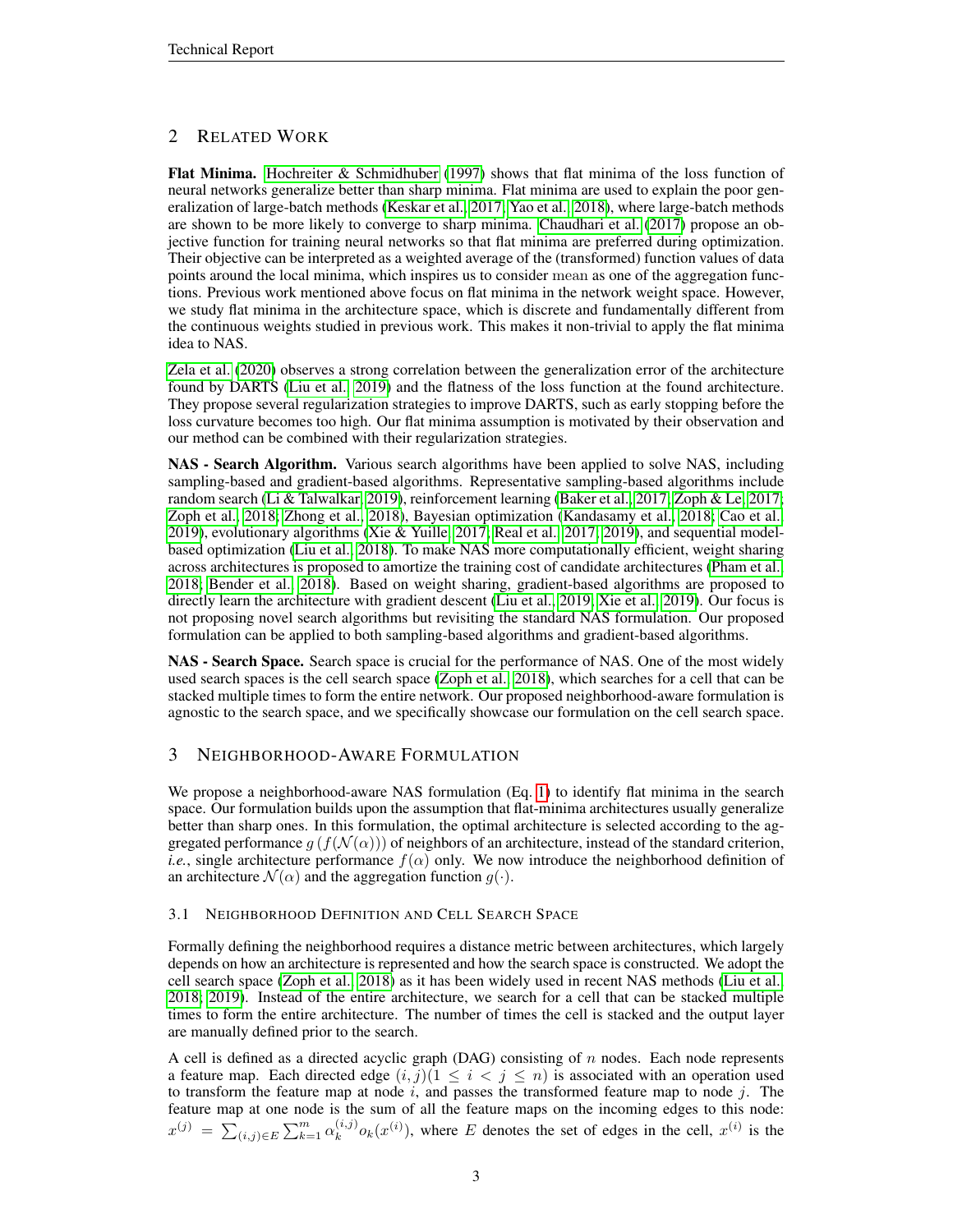feature map at node i, and  $o_k$  is the  $k^{th}$  operation among the m available operations.  $\alpha^{(i,j)}$  is a m-dim one-hot vector, indicating the operation choice for edge  $(i, j)$ . A cell is then represented by a set of variables  $\alpha = {\alpha^{(i,j)}}$ . Note that  $\alpha^{(i,j)}$  being a one-hot vector means that only one operation is chosen for edge  $(i, j)$ . On a side note, the one-hot constraint on  $\alpha^{(i,j)}$  can be relaxed in differentiable NAS methods [\(Liu et al., 2019;](#page-9-0) [Xie et al., 2019\)](#page-9-11).

We define the distance between two cells  $\alpha$  and  $\alpha'$  as:

$$
dist(\alpha, \alpha') = \sum_{(i,j) \in E} \delta(\alpha^{(i,j)}, \alpha'^{(i,j)}),
$$
\n(2)

where  $\delta(\cdot, \cdot)$  is the total variation distance between two probability distributions:  $\delta(p, q) = \frac{1}{2} ||p - q||_1 = \frac{1}{2} \sum_{k=1}^{m} |p_k - q_k|$ . Here p and q are both m-dim probability distributions. The total variation distance is symmetric and bounded between 0 and 1. It also offers the following property:  $\delta(\alpha^{(i,j)}, \alpha'^{(i,j)}) = 0$  implies that the two cells have the same operation at edge  $(i, j)$  and  $\delta(\alpha^{(i,j)}, \alpha'^{(i,j)}) = 1$  implies that they have different operations at edge  $(i, j)$ . Note that instead of directly counting the edge differences, we adopt total variation distance to accommodate relaxed  $\alpha$ that is later used in differentiable NAS methods [\(Liu et al., 2019;](#page-9-0) [Xie et al., 2019\)](#page-9-11).

The neighborhood of a cell  $\alpha$  is defined as:

<span id="page-3-1"></span>
$$
\mathcal{N}(\alpha) = \{ \alpha' \mid \text{dist}(\alpha, \alpha') \le d \},\tag{3}
$$

where  $d$  is a distance threshold. Due to the property of the total variation distance, when  $d$  is an integer, the neighborhood contains all the cells that have at most  $d$  edges associated with different operations from  $\alpha$ . For clarification, our definition of neighborhood includes the reference architecture  $\alpha$  itself.

#### 3.2 AGGREGATION FUNCTION

Given an architecture  $\alpha$ , the flatness of its neighborhood is determined by how much the performance (*e.g.*, validation loss) of its neighboring architectures varies compared to  $\alpha$  itself. Intuitively, when  $\alpha$  is a flat minimum, its neighboring architectures should perform similarly to  $\alpha$ . However, when  $\alpha$ is a sharp minimum, the loss of architectures around  $\alpha$  increases drastically compared to  $\alpha$ .

Based on this intuition, we set  $g(\cdot)$  as the mean function, since the mean validation loss of architectures around a flat minimum is expected to be lower than those around a sharp minimum. Importantly, minimizing mean  $(f(\mathcal{N}(\alpha)))$  ensures that  $\alpha$  is a local minimum and at the same time has a flat neighborhood. For a similar reason, median and max are also valid choices for  $g(\cdot)$  to differentiate between flat minima and sharp minima. We provide more discussions of the aggregation function in the appendix.

#### <span id="page-3-0"></span>3.3 JUSTIFICATION OF FLAT MINIMA ASSUMPTION

#### 3.3.1 FLAT MINIMA GENERALIZE BETTER

Flat minima in the network weight space are shown to generalize better than sharp ones [\(Hochreiter](#page-9-2) [& Schmidhuber, 1997\)](#page-9-2). However, we focus on flat minima in the architecture space, which is discrete and fundamentally different from the continuous weights studied in previous work. So we conduct experiments on NAS-Bench-201 [\(Dong & Yang, 2020\)](#page-8-2) to verify that flat minima in the architecture space also generalize better.

NAS-Bench-201 provides a simulated environment for NAS experiments. Using NAS-Bench-201, we search on CIFAR-10 and evaluate the found architectures not only on CIFAR-10, but also on CIFAR-100 and ImageNet-16-120 to better assess the generalization performance of architectures. We select 100 architectures from NAS-Bench-201 that have the lowest validation error on CIFAR-10 to represent local minima in the search space. Next, we show that among these local-minima architectures, flat minima outperform sharp ones, especially on CIFAR-100 and ImageNet-16-120.

We measure the flatness of each local-minimum architecture with its neighborhood variance: the variance of the search-time validation error of its neighboring architectures on CIFAR-10. Based on their neighborhood variance, we divide the 100 architectures into 2 groups: (1) flat minima, which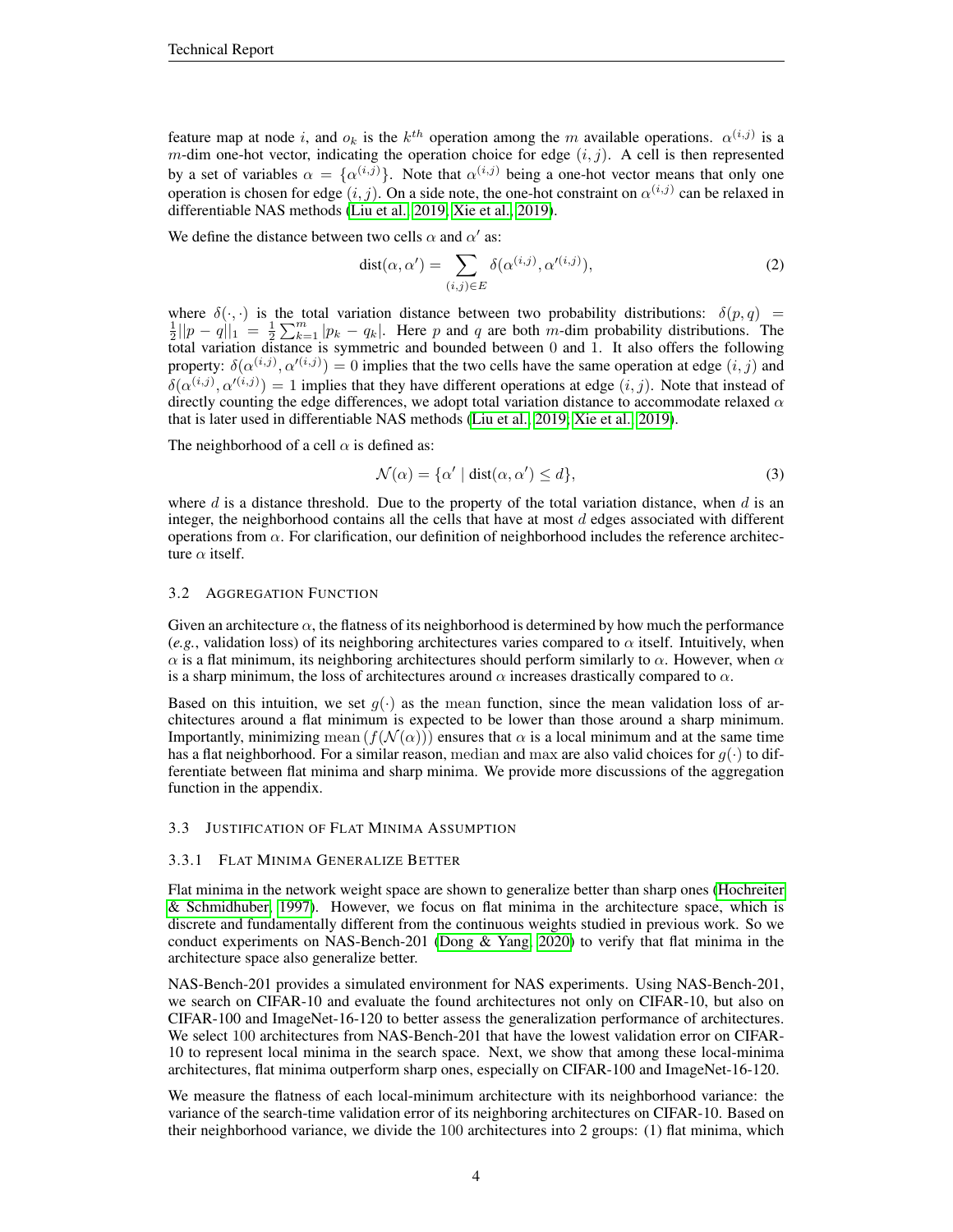<span id="page-4-0"></span>Table 1: Left: Average test error of flat-minima architectures and sharp-minima architectures. Flat minima consistently outperform sharp minima on all three datasets. **Right**: Kendall's Tau (rank correlation) of the standard criterion  $f(\alpha)$  (baseline) and our criterion  $g(f(\mathcal{N}(\alpha)))$ . Our criterion gives a more accurate ranking of architectures on all three datasets.

| (a)                         |              |                |                   |                                | (b)                            |                                |                                    |
|-----------------------------|--------------|----------------|-------------------|--------------------------------|--------------------------------|--------------------------------|------------------------------------|
|                             | CIFAR-10     | CIFAR-100      | $ImageNet-16-120$ |                                | CIFAR-10                       | CIFAR-100                      | $ImageNet-16-120$                  |
| Flat minima<br>Sharp minima | 6.23<br>6.66 | 28.90<br>30.00 | 55.17<br>56.41    | <b>Baseline</b><br><b>Ours</b> | $0.66 + 0.03$<br>$0.76 + 0.03$ | $0.66 + 0.02$<br>$0.77 + 0.03$ | $0.64 \pm 0.03$<br>$0.74 \pm 0.03$ |

are the 50 architectures with a flat neighborhood (low neighborhood variance), and (2) sharp minima, which are the other 50 architectures with a sharp neighborhood (high neighborhood variance).

We observe that the average search-time validation error of flat minima and sharp minima are almost the same  $(14.55\%$  and  $14.57\%)$ . But, as shown in Table [1a,](#page-4-0) the average test error of flat minima is lower than sharp minima on all three datasets, especially on CIFAR-100 (1.10%) and ImageNet-16-120 (1.24%). This verifies that flat minima generalize better.

### 3.3.2 AGGREGATED PERFORMANCE GIVES A BETTER RANKING OF ARCHITECTURES

Based on the flat minima assumption, our neighborhood-aware formulation suggests using the aggregated performance  $g(f(\mathcal{N}(\alpha)))$  as the criterion to select optimal architectures, instead of the standard criterion  $f(\alpha)$ . The selection criterion determines whether we can obtain an accurate ranking of candidate architectures during search, and further determines the performance of found architectures. We show that our criterion  $g(f(\mathcal{N}(\alpha)))$  ranks architectures more accurately than  $f(\alpha)$ .

We evaluate the ranking estimated by our criterion  $g(f(\mathcal{N}(\alpha)))$  or the standard criterion  $f(\alpha)$  on NAS-Bench-201. Following [Yu et al.](#page-10-4) [\(2020\)](#page-10-4), we use the the Kendall's Tau metric (the higher the better) to measure the correlation between the estimated ranking and ground truth ranking of architectures. As the ground truth ranking is specific to each dataset, we evaluate the estimated ranking on the three datasets separately. From Table [1b,](#page-4-0) we see that our criterion  $g(f(\mathcal{N}(\alpha))) (g(\cdot) = \text{mean})$ ranks architectures much more accurately than the standard criterion  $f(\alpha)$ . Due to space constraint, we include experimental details and more results of other aggregation functions in the appendix.

# 4 NEIGHBORHOOD-AWARE SEARCH ALGORITHMS

We propose neighborhood-aware random search and neighborhood-aware DARTS by applying our formulation to random search (sampling-based) and DARTS (gradient-based), respectively.

#### 4.1 NEIGHBORHOOD-AWARE RANDOM SEARCH

When applying our formulation to random search, we only need to change the criterion of selecting optimal architectures from  $f(\alpha)$  to the aggregated performance  $g(f(\mathcal{N}(\alpha)))$ . At each step, we randomly sample an architecture  $\alpha$  and compute its aggregated performance g  $(f(\mathcal{N}(\alpha)))$ , and choose the one with the best aggregated performance as our solution. We provide a detailed algorithm sketch of neighborhood-aware random search (NA-RS) in the appendix.

In practice, the entire neighborhood may be large. Instead of using all the neighbors, we sample a subset of  $n_{\text{nbr}}$  neighboring architectures from the neighborhood. In our implementation, we always include the reference architecture itself in the sampled subset.

Note that since NA-RS evaluates a neighborhood of architectures at each step, for fair comparison, we allow the standard random search (baseline) to run for more steps such that the two methods evaluate the same number of architectures during search. Specifically, if our NA-RS searches for T steps, the standard random searches for  $T \cdot n_{\text{nbr}}$  steps.

While we only present the application of our formulation to random search, the formulation is also applicable to other sampling-based search algorithms, such as reinforcement learning (RL) and Bayesian optimization (BO). Similar to NA-RS, when applying our formulation to RL or BO,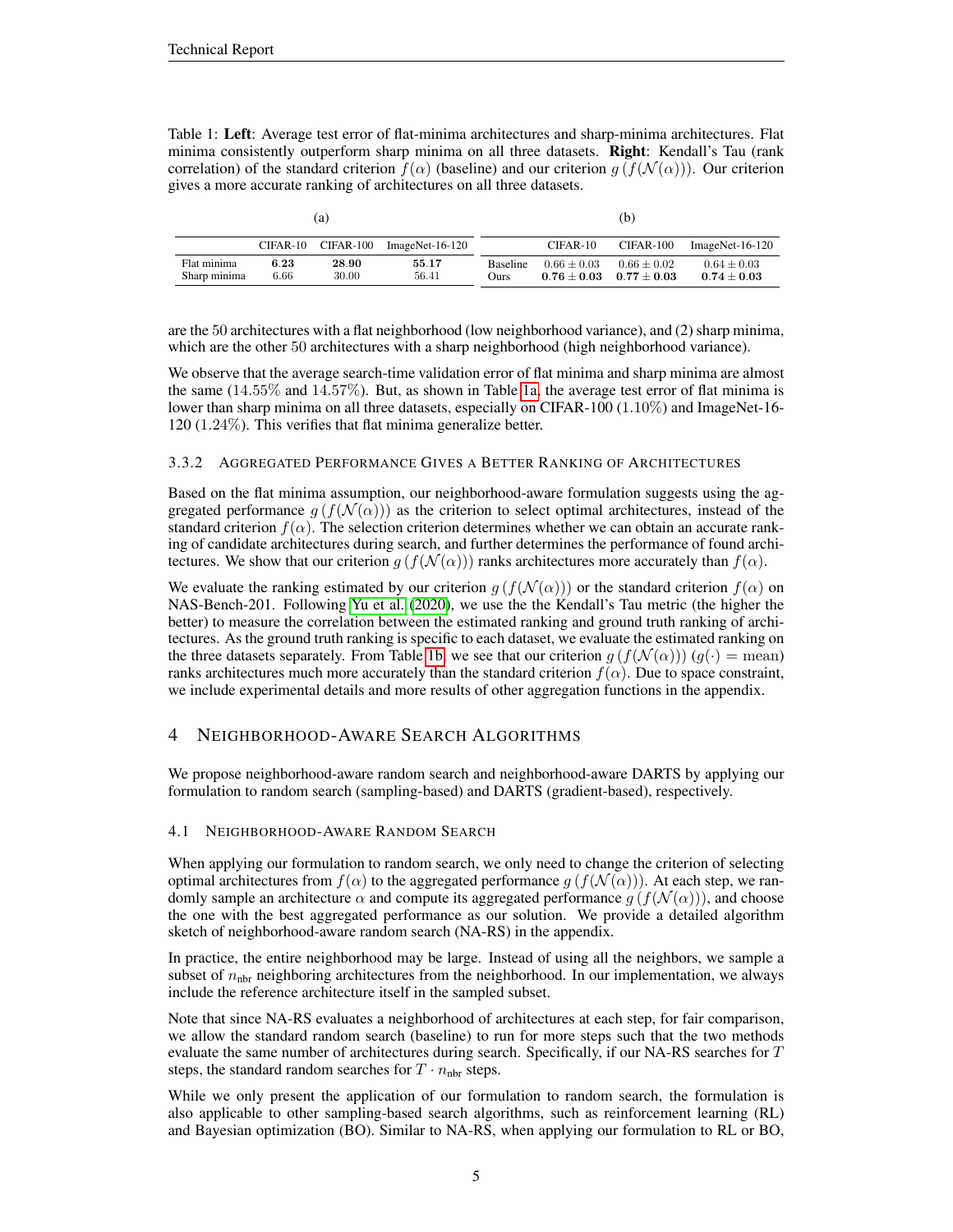<span id="page-5-0"></span>

| <b>Algorithm 1 Neighborhood-Aware DARTS</b>                                                                                                                                                                                                                                                    |
|------------------------------------------------------------------------------------------------------------------------------------------------------------------------------------------------------------------------------------------------------------------------------------------------|
| <b>Input:</b> Number of steps T. Number of neighbors $n_{\text{nbr}}$ . Initial architecture $\alpha$ and weights w.                                                                                                                                                                           |
| <b>for</b> $t = 1, 2, , T$ <b>do</b>                                                                                                                                                                                                                                                           |
| Sample a batch of training data $X_{\text{train}}$ and a batch of validation data $X_{\text{val}}$ .                                                                                                                                                                                           |
| Sample $n_{\text{nbr}}$ neighboring architectures of $\alpha$ : $\mathcal{N}(\alpha)$ .                                                                                                                                                                                                        |
| Compute $\nabla_{\alpha} \frac{\sum_{\alpha' \in \mathcal{N}(\alpha)} \mathcal{L}_{val}(w, \alpha')}{ \mathcal{N}(\alpha) }$ on $X_{val}$ ; update $\alpha$ by descending $\nabla_{\alpha} \frac{\sum_{\alpha' \in \mathcal{N}(\alpha)} \mathcal{L}_{val}(w, \alpha')}{ \mathcal{N}(\alpha) }$ |
| Compute $\nabla_w \mathcal{L}_{\text{train}}(w, \alpha)$ on $X_{\text{train}}$ ; update w by descending $\nabla_w \mathcal{L}_{\text{train}}(w, \alpha)$ .                                                                                                                                     |
| end for                                                                                                                                                                                                                                                                                        |
| Derive the final architecture based on the learned $\alpha$ .                                                                                                                                                                                                                                  |

we only need to define the reward signal in RL or the objective function in BO as the aggregated performance  $g(f(\mathcal{N}(\alpha)))$ . Other components in RL or BO remain unchanged.

#### 4.2 NEIGHBORHOOD-AWARE DIFFERENTIABLE SEARCH

We now present how to apply our formulation to differentiable NAS methods. The key in these methods [\(Liu et al., 2019;](#page-9-0) [Xie et al., 2019;](#page-9-11) [Chen et al., 2019\)](#page-8-6) is to make the objective  $f(\alpha)$  differentiable with respect to the architecture  $\alpha$  such that one can optimize  $\alpha$  with gradient descent.

Similar to the case of random search, our formulation changes the objective from  $f(\alpha)$  to  $g(f(\mathcal{N}(\alpha)))$ . With this change, the differentiability of  $g(f(\mathcal{N}(\alpha)))$  is not guaranteed. Therefore, we propose a differentiable neighborhood representation for  $\mathcal{N}(\alpha)$  and set the aggregation function  $g(\cdot)$  to be mean (g can also be other differentiable functions). This makes  $g(f(\mathcal{N}(\alpha)))$ differentiable and allows us to simply adopt prior gradient estimation techniques, *e.g.*, the continuous relaxation in DARTS [\(Liu et al., 2019\)](#page-9-0) or Gumbel-Softmax in SNAS [\(Xie et al., 2019\)](#page-9-11), to derive the gradient of  $g(f(\mathcal{N}(\alpha)))$ . Other parts in the original differentiable NAS methods remain the same.

Specifically, we augment DARTS [\(Liu et al., 2019\)](#page-9-0) with our formulation and adopt the continuous relaxation in DARTS to estimate the gradient. Therefore, we name our method neighborhood-aware DARTS (NA-DARTS). Note that our formulation is also applicable to other differentiable NAS methods, such as SNAS [\(Xie et al., 2019\)](#page-9-11) and P-DARTS [\(Chen et al., 2019\)](#page-8-6).

#### 4.2.1 NEIGHBORHOOD-AWARE DARTS

We first briefly review DARTS and then introduce the formulation of our NA-DARTS.

DARTS. DARTS relaxes the discrete search space to be continuous so that the gradient of the validation loss with respect to the architecture  $\alpha$  can be estimated, allowing optimizing  $\alpha$  with gradient descent. Concretely,  $\alpha^{(i,j)}$  is relaxed from a discrete one-hot vector to a continuous distribution, and is parameterized as the output of the softmax function:  $\alpha_k^{(i,j)} = \frac{\exp(\beta_k^{(i,j)})}{\sum_{k=1}^m \exp(\beta_k^{(i,j)})}$  $\frac{\exp(\beta_k^{(k)})}{\sum_{k=1}^m \exp(\beta_k^{(i,j)})}$ , where m is the number of available operations and  $\beta = \{\beta_k^{(i,j)}\}$  ${k \choose k}$  is the set of continuous logits to be learned. DARTS formulates NAS as the following bilevel optimization problem:

$$
\min_{\alpha} \mathcal{L}_{\text{val}}(w^*(\alpha), \alpha) \qquad \text{s.t. } w^*(\alpha) = \arg\min_{w} \mathcal{L}_{\text{train}}(w, \alpha), \tag{4}
$$

where w denotes network weights,  $w^*(\alpha)$  denotes the weights minimizing the training loss of architecture  $\alpha$ .  $\mathcal{L}_{\text{train}}(w, \alpha)$  and  $\mathcal{L}_{\text{val}}(w, \alpha)$  are the training loss and validation loss of architecture  $\alpha$  with weights  $w$ , respectively.

NA-DARTS. We augment DARTS with our neighborhood-aware formulation:

<span id="page-5-1"></span>
$$
\min_{\alpha} g(\{\mathcal{L}_{\text{val}}(w^*(\alpha'), \alpha') \mid \alpha' \in \mathcal{N}(\alpha)\}) \qquad \text{s.t. } w^*(\alpha') = \arg\min_{w} \mathcal{L}_{\text{train}}(w, \alpha'), \tag{5}
$$

where  $\mathcal{N}(\alpha)$  is the neighborhood of architecture  $\alpha$  and  $g(\cdot)$  is an aggregation function.

An outline of the proposed NA-DARTS algorithm can be found in Algorithm [1.](#page-5-0) We first describe how to represent the neighboring architecture  $\alpha'$  as a differentiable function of  $\alpha$  and, then discuss the gradient estimation for specific choices of  $g(\cdot)$ .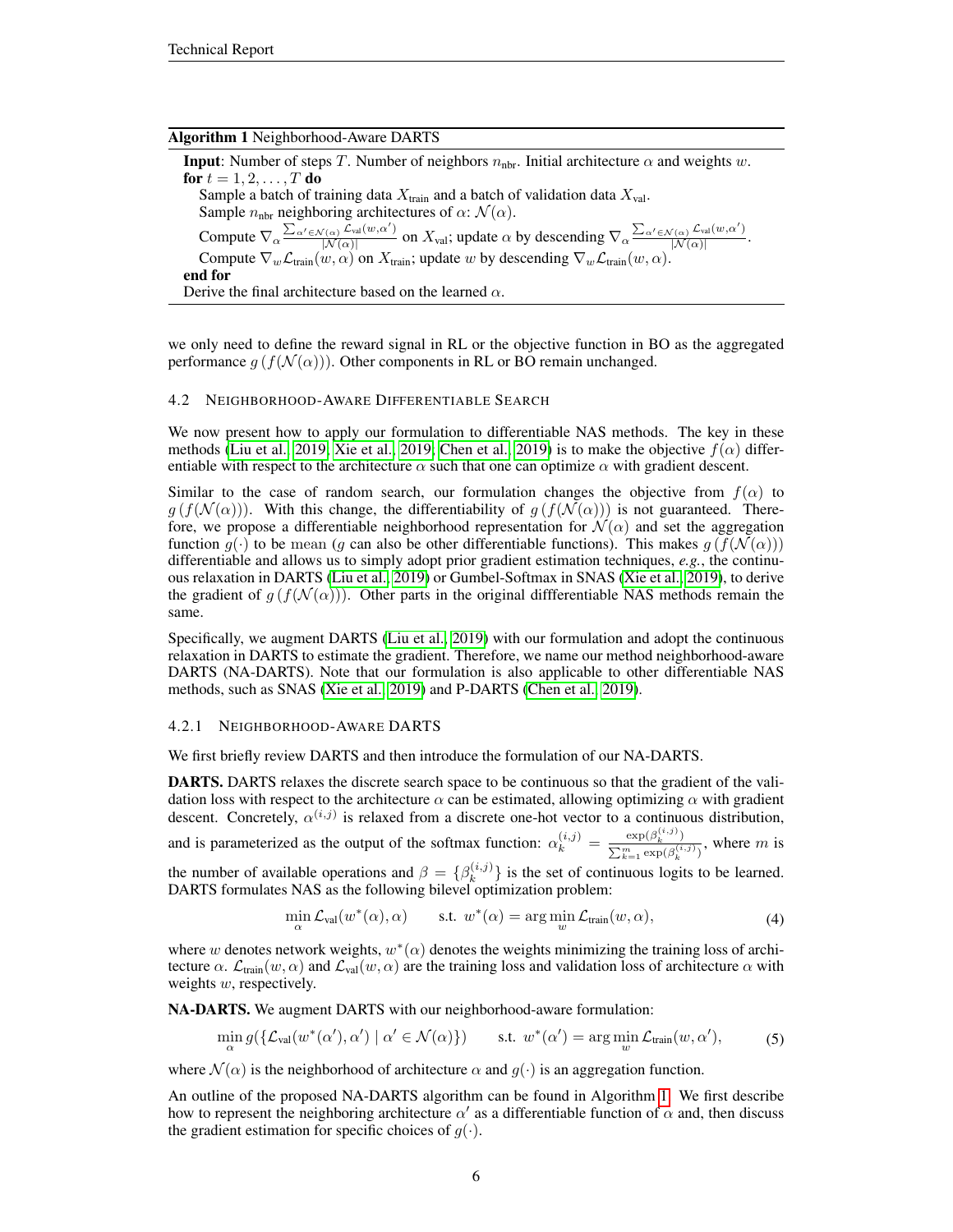|                    | $CIFAR-10$      | $CIFAR-100$      | $ImageNet-16-120$ |
|--------------------|-----------------|------------------|-------------------|
| Random Search (RS) | $6.39 \pm 0.32$ | $29.81 \pm 0.44$ | $56.30 \pm 1.08$  |
| $NA-RS$ (Ours)     | $6.20 \pm 0.35$ | $28.33 \pm 1.22$ | $54.72 \pm 0.96$  |

<span id="page-6-1"></span>Table 2: Test error of NA-RS and the standard random search (RS). NA-RS consistently outperforms RS on all three datasets under the same computational budget.

Table 3: Test error of NA-DARTS and DARTS on CIFAR-10, CIFAR-100 and ImageNet. Our NA-DARTS consistently outperforms DARTS on all three datasets.

|                              | Top-1 Test Error $(\%)$ |                  |                  | Params $(M)$ |          |
|------------------------------|-------------------------|------------------|------------------|--------------|----------|
| Method                       | CIFAR-10                | CIFAR-100        | ImageNet   CIFAR |              | ImageNet |
| DARTS 1st (Liu et al., 2019) | $2.90 \pm 0.25$         | $17.66 \pm 0.83$ | $\sim$           | 2.9          | -        |
| DARTS 2nd (Liu et al., 2019) | $2.70 \pm 0.08$         | $17.72 \pm 0.61$ | 26.7             | 2.9          | 4.7      |
| NA-DARTS (Ours)              | $2.63 \pm 0.12$         | $16.48 \pm 0.13$ | 25.5             | 3.2          | 4.8      |

#### 4.2.2 DIFFERENTIABLE NEIGHBORHOOD REPRESENTATION

When the one-hot constraint on  $\alpha$  is relaxed, the neighborhood contains an infinite number of neighboring architectures. We propose a method to sample a finite number of architectures from the neighborhood. Importantly, our method allows each sampled neighbor  $\alpha'$  to be differentiable with respect to the reference architecture  $\alpha$ .

We generate neighboring architectures of  $\alpha$  by perturbing the operations associated with the edges in  $\alpha$ . We randomly sample d edges to be perturbed from the edge set E of  $\alpha$  and leave the operation choice for the remaining edges unchanged. This implies that the distance between  $\alpha$  and the neighboring architecture  $\alpha'$  is at most d, thus as defined in Eq. [3,](#page-3-1)  $\alpha'$  falls into the neighborhood of  $\alpha$ . Next, we present how to represent  $\alpha'$  as a differentiable function of  $\alpha$ .

Let edge  $(i, j)$  be an edge to be perturbed. Let  $q^{(i,j)}$  be a m-dim real-valued noise vector satisfying the following condition:  $|q_k^{(i,j)}|$  $|\hat{k}_{k}(i,j)| \leq \epsilon (0 < \epsilon < 1)$  and  $\alpha_k^{(i,j)} + q_k^{(i,j)} \geq 0$  for all  $k(1 \leq k \leq m)$ .  $\epsilon$  is the threshold of the noise. We randomly sample a noise vector  $q^{(i,j)}$  and  $\alpha^{\prime(i,j)}$  is computed as:

<span id="page-6-0"></span>
$$
\alpha_k'^{(i,j)} = \frac{\alpha_k^{(i,j)} + q_k^{(i,j)}}{\sum_{k=1}^n (\alpha_k^{(i,j)} + q_k^{(i,j)})}.
$$
\n(6)

Repeating the process for each edge to be perturbed will result in a neighboring architecture  $\alpha'$ , which is differentiable with respect to  $\alpha$ . Different noise vectors are sampled for different edges. We term the representation of  $\alpha^f$  in Eq. [6](#page-6-0) as the *additive representation* of neighboring architectures.

With the additive representation, we can sample a set of neighboring architectures of  $\alpha$  and the sampled architectures are differentiable with respect to  $\alpha$ . In practice, we uniformly sample  $n_{\text{nbr}}$ neighboring architectures from the neighborhood and always include  $\alpha$  itself in the sampled set.

## 4.2.3 GRADIENT ESTIMATION

After sampling a finite set of neighboring architectures, we compute the validation loss of each individual architecture  $\alpha'$ , where we use the current network weights w as an approximation of  $w^*(\alpha')$ . Then we pass the set of the validation losses to the aggregation function  $g(\cdot)$ .

As discussed before, the aggregation function  $g(\cdot)$  needs to be differentiable, which immediately rules out median. We choose mean over max due to its superior empirical performance. We note that when using max, Eq. [5](#page-5-1) becomes a minimax optimization problem and one can approximate the gradient of the objective using Danskin's Theorem [\(Danskin, 1967\)](#page-8-7). For completeness, we provide details of using max in the appendix.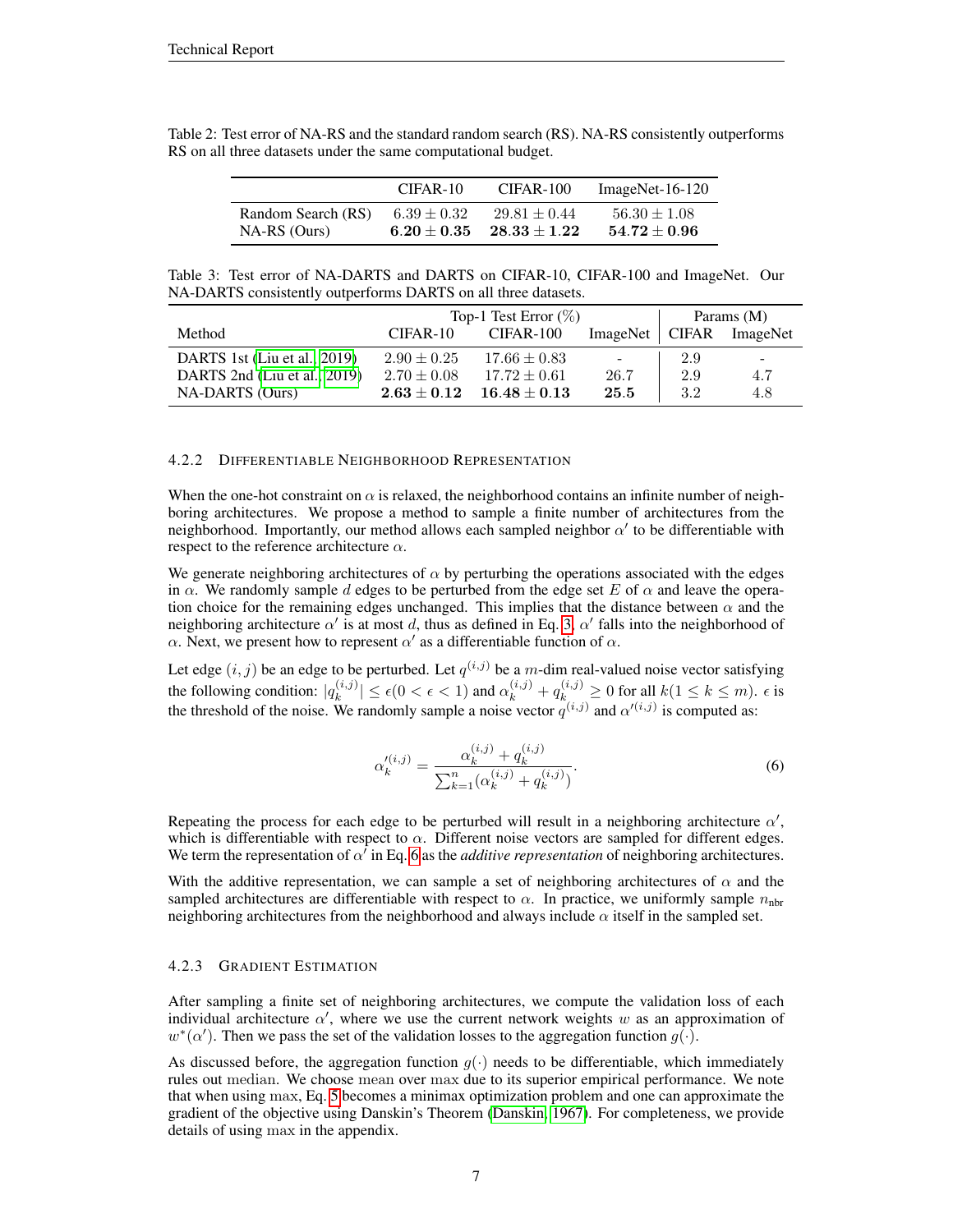| Method                          | $CIFAR-10$      | Test Error $(\%)$<br>$CIFAR-100$ | Params<br>(M) | Search Cost<br>(GPU days) | Search<br>Method |
|---------------------------------|-----------------|----------------------------------|---------------|---------------------------|------------------|
| NASNet-A (Zoph et al., 2018)    | 2.65            | $17.10^*$                        | 3.3           | 1800                      | RL               |
| AmoebaNet-A (Real et al., 2019) | $2.84*$         | $17.16*$                         | 3.2           | 3150                      | Evolution        |
| PNAS (Liu et al., 2018)         | $2.95*$         | $17.29*$                         | 3.2           | 225                       | <b>SMBO</b>      |
| $ENAS$ (Pham et al., 2018)      | $2.54*$         | $17.18*$                         | 3.9           | 0.5                       | RL               |
| SNAS (Xie et al., 2019)         | $2.85 \pm 0.02$ | $18.25^*$                        | 2.8           | 1.5                       | Gradient         |
| P-DARTS (Chen et al., 2019)     | 2.50            | 16.55                            | 3.4           | 0.3                       | Gradient         |
| PC-DARTS (Xu et al., 2020)      | $2.57 \pm 0.07$ | $16.74*$                         | 3.6           | 0.1                       | Gradient         |
| DARTS+ (Liang et al., 2019)     | $2.72^*$        | $16.85*$                         | 4.3           | 0.6                       | Gradient         |
| DARTS 1st (Liu et al., 2019)    | $2.90 + 0.25$   | $17.66 + 0.83$                   | 2.9           | 0.3                       | Gradient         |
| DARTS 2nd (Liu et al., 2019)    | $2.70 \pm 0.08$ | $17.72 \pm 0.61$                 | 2.9           | 1.0                       | Gradient         |
| <b>NA-DARTS</b> (Ours)          | $2.63 \pm 0.12$ | $16.48 + 0.13$                   | 3.2           | 1.1                       | Gradient         |

<span id="page-7-0"></span>Table 4: Comparison with state-of-the-art NAS methods on CIFAR-10 and CIFAR-100. Our NA-DARTS achieves the lowest test error on CIFAR-100. As all the architectures are searched on CIFAR-10, this shows that architectures found by NA-DARTS generalize better.

\* We train the reported architecture following the training setup in DARTS [\(Liu et al., 2019\)](#page-9-0).

<span id="page-7-1"></span>Table 5: Comparison with state-of-the-art NAS methods on ImageNet. Our NA-DARTS obtains the second lowest test error on ImageNet. We expect further improvement since our contribution is orthogonal to other extensions of DARTS (*e.g.*, P-DARTS, PC-DARTS and DARTS+).

| Method                                   | Top-1 | Test Error $(\%)$<br>$Top-5$ | Params<br>(M) | $+ \times$<br>(M) | Method                                       | Top-1 | Test Error $(\%)$<br>Top-5 | Params<br>(M) | $+ \times$<br>(M) |
|------------------------------------------|-------|------------------------------|---------------|-------------------|----------------------------------------------|-------|----------------------------|---------------|-------------------|
|                                          |       |                              |               |                   |                                              |       |                            |               |                   |
| DARTS (Liu et al., 2019)                 | 26.7  | 8.7                          | 4.7           | 574               | AmoebaNet-A (Real et al., 2019) <sup>*</sup> | 27.0  | 8.9                        | 5.0           | 584               |
| P-DARTS (Chen et al., 2019) <sup>*</sup> | 25.3  | 8.1                          | 4.9           | 557               | NASNet-A (Zoph et al., 2018)                 | 26.0  | 8.4                        | 5.3           | 564               |
| PC-DARTS (Xu et al., 2020) <sup>*</sup>  | 25.7  | 8.3                          | 5.3           | 586               | ENAS (Pham et al., 2018) <sup>*</sup>        | 26.1  | 8.6                        | 5.2           | 576               |
| DARTS+ (Liang et al., 2019) <sup>*</sup> | 26.4  | 8.5                          | 5.0           | 586               | PNAS (Liu et al., 2018)                      | 25.8  | 8.1                        | 5.1           | 588               |
| NA-DARTS (Ours)                          | 25.5  | 8.2                          | 4.8           | 557               | SNAS (Xie et al., 2019)                      | 27.3  | 9.2                        | 4.3           | 522               |

\* We train the reported architecture following the training setup in DARTS [\(Liu et al., 2019\)](#page-9-0).

# 5 EXPERIMENTAL RESULTS

# 5.1 NEIGHBORHOOD-AWARE RANDOM SEARCH

We validate our NA-RS on NAS-Bench-201 [\(Dong & Yang, 2020\)](#page-8-2). Same as the experimental setup in Sec. [3.3,](#page-3-0) we search on CIFAR-10 and evaluate on CIFAR-10 [\(Krizhevsky et al., 2009\)](#page-9-14), CIFAR-100 [\(Krizhevsky et al., 2009\)](#page-9-14), and ImageNet-16-120 [\(Dong & Yang, 2020\)](#page-8-2). The number of search steps T in NA-RS is set to 100. We set the distance threshold  $d$  to 1 and sample 10 neighbors  $(n_{\text{nbr}} = 10)$  at each step. Please see the appendix for more details.

As shown in Table [2,](#page-6-1) NA-RS consistently outperform RS on all three datasets, which validates our neighborhood-aware formulation. Notably, NA-RS outperforms RS by 1.48% on CIFAR-100 and 1.58% ImageNet-16-120. Note that the cell search space typically has a narrow performance range [\(Yang et al., 2020\)](#page-9-15), so the improvement brought by our NA-RS is non-trivial. We include the ablation study of  $n_{\text{nbr}}$  and the aggregation function in NA-RS in the appendix.

# 5.2 NEIGHBORHOOD-AWARE DARTS

Following the experimental setup in DARTS [\(Liu et al., 2019\)](#page-9-0), we search on CIFAR-10 [\(Krizhevsky](#page-9-14) [et al., 2009\)](#page-9-14) and evaluate on three datasets: CIFAR-10 [\(Krizhevsky et al., 2009\)](#page-9-14), CIFAR-100 [\(Krizhevsky et al., 2009\)](#page-9-14) and ImageNet [\(Russakovsky et al., 2015\)](#page-9-16). The performance on CIFAR-100 and ImageNet are more important, which reflects how well the found architecture can generalize to new datasets. For our NA-DARTS, we sample 10 neighboring architectures at each step, *i.e.*,  $n_{\text{nbr}} = 10$ . Complete experimental details and ablation results are included in the appendix.

We first compare our NA-DARTS with DARTS. This comparison directly verifies the effectiveness of our neighborhood-aware formulation. As shown in Table [3,](#page-6-1) NA-DARTS consistently outperforms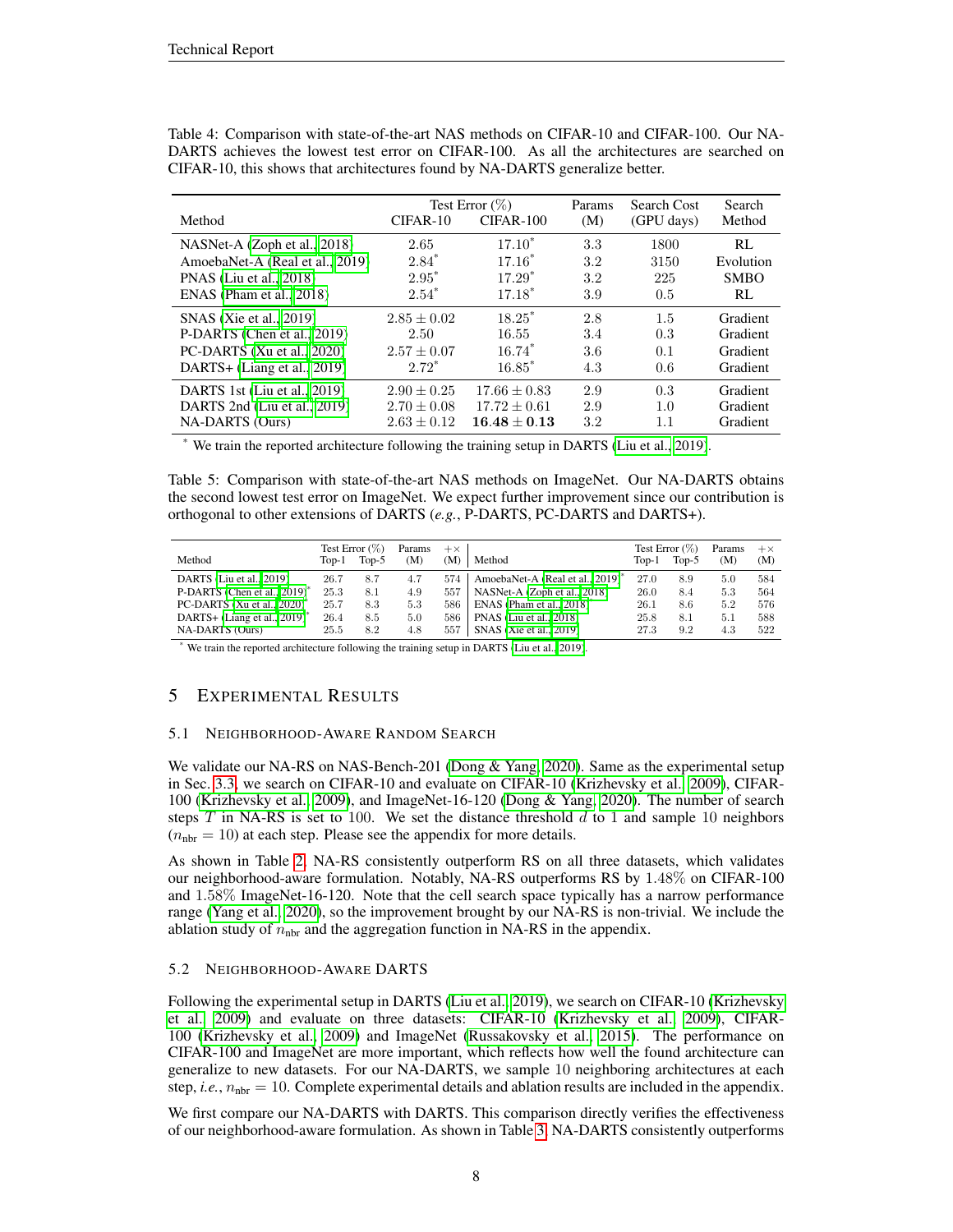DARTS on all three datasets. Notably, NA-DARTS outperforms DARTS by 1.18% on CIFAR-100 and 1.2% on ImageNet. Note that the cell search space used in DARTS has a narrow performance range [\(Yang et al., 2020\)](#page-9-15). For example, the top-1 error on CIFAR-100 mostly fall around 17%. So the performance gap between our NA-DARTS and DARTS is non-trivial. We also compare NA-DARTS and DARTS using a different search space in the appendix and observe a bigger gap.

NA-DARTS also outperforms or performs on par with other state-of-the-art NAS methods (Table [4](#page-7-0) & [5\)](#page-7-1). NA-DARTS obtains the lowest test error on CIFAR-100 and the second lowest on ImageNet among state-of-the-art NAS methods. Note that P-DARTS, PC-DARTS and DARTS+ are all extensions of DARTS and the neighborhood-aware formulation is also applicable to them. Their ideas to improve DARTS, *e.g.*, gradually increasing search depth in P-DARTS and the partial-channel connection idea in PC-DARTS, can all be combined with our method for better performance. Therefore, our improvement is complementary to theirs in reference to DARTS. To empirically verify this, we provide further results of applying our formulation to other DARTS extensions in the appendix.

# 6 CONCLUSION

To achieve better generalization, we propose a novel neighborhood-aware NAS formulation, based on the assumption that flat-minima architectures generalize better than sharp ones. Our formulation provides a new perspective for NAS that one should use the aggregated performance over the neighboorhood as the criterion to select optimal architectures. We also demonstrate a principled way to apply our formulation to existing search algorithms and propose two practical search algorithms NA-RS and NA-DARTS. Extensive experiments on CIFAR-10, CIFAR-100 and ImageNet validate the flat minima assumption, and demonstrate the significance of our formulation and algorithms.

### ACKNOWLEDGEMENT

This project was sponsored by Caterpillar Inc.

## **REFERENCES**

- <span id="page-8-3"></span>Bowen Baker, Otkrist Gupta, Nikhil Naik, and Ramesh Raskar. Designing neural network architectures using reinforcement learning. In *ICLR*, 2017.
- <span id="page-8-5"></span>Gabriel M. Bender, Pieter jan Kindermans, Barret Zoph, Vijay Vasudevan, and Quoc Le. Understanding and simplifying one-shot architecture search. In *ICML*, 2018.
- <span id="page-8-4"></span>Shengcao Cao, Xiaofang Wang, and Kris M. Kitani. Learnable embedding space for efficient neural architecture compression. In *ICLR*, 2019.
- <span id="page-8-0"></span>Pratik Chaudhari, Anna Choromanska, Stefano Soatto, Yann LeCun, Carlo Baldassi, Christian Borgs, Jennifer Chayes, Levent Sagun, and Riccardo Zecchina. Entropy-sgd: Biasing gradient descent into wide valleys. In *ICLR*, 2017.
- <span id="page-8-6"></span>Xin Chen, Lingxi Xie, Jun Wu, and Qi Tian. Progressive differentiable architecture search: Bridging the depth gap between search and evaluation. In *ICCV*, 2019.
- <span id="page-8-7"></span>John M Danskin. *The theory of max-min and its application to weapons allocation problems*. Springer, 1967.
- <span id="page-8-9"></span>Terrance DeVries and Graham W Taylor. Improved regularization of convolutional neural networks with cutout. *arXiv preprint arXiv:1708.04552*, 2017.
- <span id="page-8-1"></span>Laurent Dinh, Razvan Pascanu, Samy Bengio, and Yoshua Bengio. Sharp minima can generalize for deep nets. In *ICML*, 2017.
- <span id="page-8-2"></span>Xuanyi Dong and Yi Yang. Nas-bench-201: Extending the scope of reproducible neural architecture search. In *ICLR*, 2020.
- <span id="page-8-8"></span>Thomas Elsken, Jan Hendrik Metzen, and Frank Hutter. Neural architecture search: A survey. *JMLR*, 2019.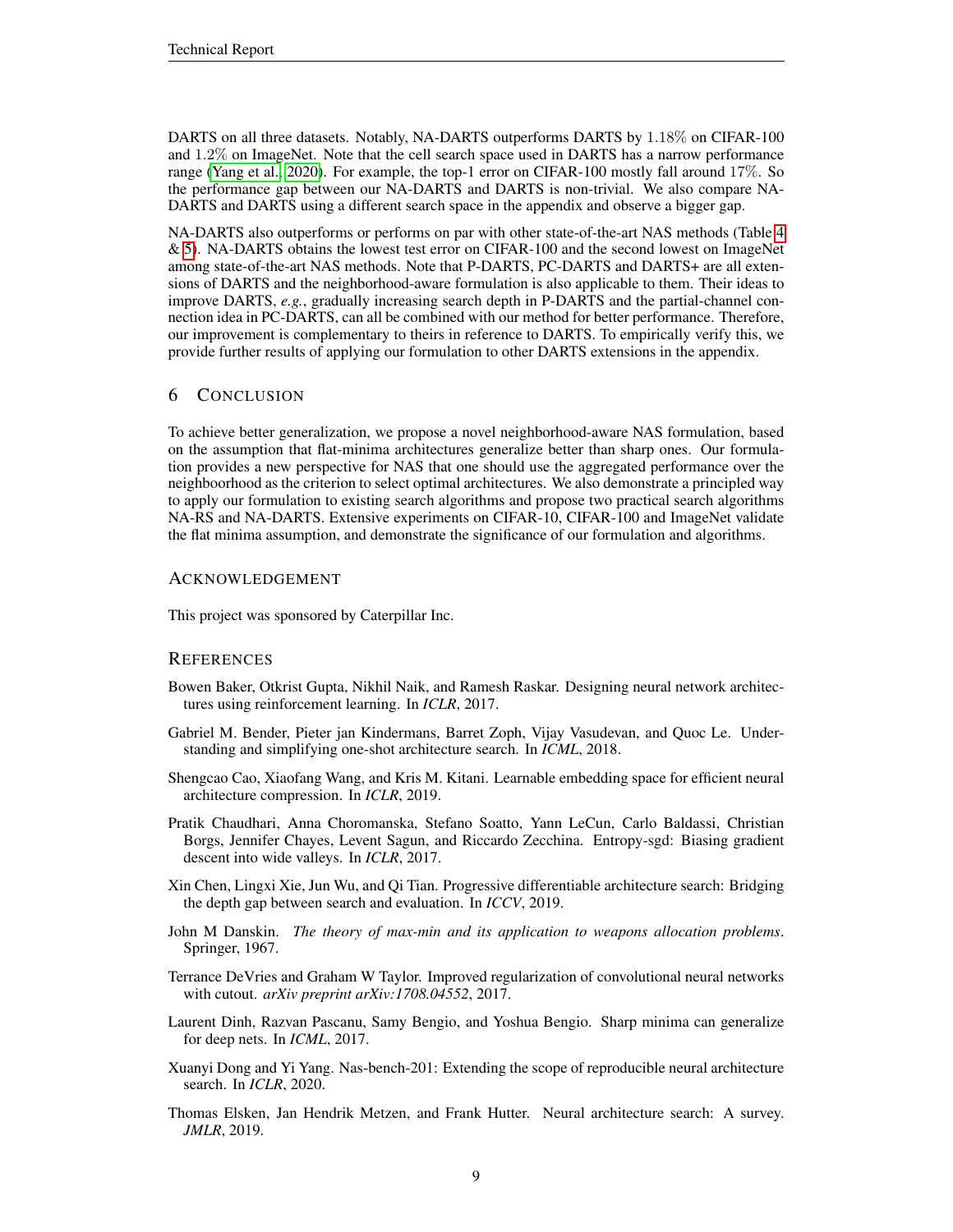<span id="page-9-2"></span>Sepp Hochreiter and Jürgen Schmidhuber. Flat minima. *Neural Computation*, 1997.

- <span id="page-9-6"></span>Kirthevasan Kandasamy, Willie Neiswanger, Jeff Schneider, Barnabas Poczos, and Eric P Xing. Neural architecture search with bayesian optimisation and optimal transport. In *NeurIPS*, 2018.
- <span id="page-9-3"></span>Nitish Shirish Keskar, Dheevatsa Mudigere, Jorge Nocedal, Mikhail Smelyanskiy, and Ping Tak Peter Tang. On large-batch training for deep learning: Generalization gap and sharp minima. In *ICLR*, 2017.
- <span id="page-9-14"></span>Alex Krizhevsky, Geoffrey Hinton, et al. Learning multiple layers of features from tiny images. 2009.
- <span id="page-9-19"></span>Hao Li, Zheng Xu, Gavin Taylor, Christoph Studer, and Tom Goldstein. Visualizing the loss landscape of neural nets. In *NeurIPS*, 2018.
- <span id="page-9-5"></span>Liam Li and Ameet Talwalkar. Random search and reproducibility for neural architecture search. In *UAI*, 2019.
- <span id="page-9-18"></span>Mengtian Li, Ersin Yumer, and Deva Ramanan. Budgeted training: Rethinking deep neural network training under resource constraints. In *ICLR*, 2020.
- <span id="page-9-13"></span>Hanwen Liang, Shifeng Zhang, Jiacheng Sun, Xingqiu He, Weiran Huang, Kechen Zhuang, and Zhenguo Li. Darts+: Improved differentiable architecture search with early stopping. *arXiv preprint arXiv:1909.06035*, 2019.
- <span id="page-9-10"></span>Chenxi Liu, Barret Zoph, Maxim Neumann, Jonathon Shlens, Wei Hua, Li-Jia Li, Li Fei-Fei, Alan Yuille, Jonathan Huang, and Kevin Murphy. Progressive neural architecture search. In *ECCV*, 2018.
- <span id="page-9-0"></span>Hanxiao Liu, Karen Simonyan, and Yiming Yang. DARTS: Differentiable architecture search. In *ICLR*, 2019.
- <span id="page-9-17"></span>Adam Paszke, Sam Gross, Francisco Massa, Adam Lerer, James Bradbury, Gregory Chanan, Trevor Killeen, Zeming Lin, Natalia Gimelshein, Luca Antiga, Alban Desmaison, Andreas Kopf, Edward Yang, Zachary DeVito, Martin Raison, Alykhan Tejani, Sasank Chilamkurthy, Benoit Steiner, Lu Fang, Junjie Bai, and Soumith Chintala. Pytorch: An imperative style, high-performance deep learning library. In *NeurIPS*, 2019.
- <span id="page-9-1"></span>Hieu Pham, Melody Guan, Barret Zoph, Quoc Le, and Jeff Dean. Efficient neural architecture search via parameters sharing. In *ICML*, 2018.
- <span id="page-9-8"></span>Esteban Real, Sherry Moore, Andrew Selle, Saurabh Saxena, Yutaka Leon Suematsu, Jie Tan, Quoc V Le, and Alexey Kurakin. Large-scale evolution of image classifiers. In *ICML*, 2017.
- <span id="page-9-9"></span>Esteban Real, Alok Aggarwal, Yanping Huang, and Quoc V Le. Regularized evolution for image classifier architecture search. In *AAAI*, 2019.
- <span id="page-9-16"></span>Olga Russakovsky, Jia Deng, Hao Su, Jonathan Krause, Sanjeev Satheesh, Sean Ma, Zhiheng Huang, Andrej Karpathy, Aditya Khosla, Michael Bernstein, et al. Imagenet large scale visual recognition challenge. *IJCV*, 2015.
- <span id="page-9-7"></span>Lingxi Xie and Alan Yuille. Genetic cnn. In *ICCV*, 2017.
- <span id="page-9-11"></span>Sirui Xie, Hehui Zheng, Chunxiao Liu, and Liang Lin. SNAS: stochastic neural architecture search. In *ICLR*, 2019.
- <span id="page-9-12"></span>Yuhui Xu, Lingxi Xie, Xiaopeng Zhang, Xin Chen, Guo-Jun Qi, Qi Tian, and Hongkai Xiong. Pc-darts: Partial channel connections for memory-efficient architecture search. In *ICLR*, 2020.
- <span id="page-9-15"></span>Antoine Yang, Pedro M. Esperança, and Fabio M. Carlucci. Nas evaluation is frustratingly hard. In *ICLR*, 2020.
- <span id="page-9-4"></span>Zhewei Yao, Amir Gholami, Qi Lei, Kurt Keutzer, and Michael W Mahoney. Hessian-based analysis of large batch training and robustness to adversaries. In *NeurIPS*, 2018.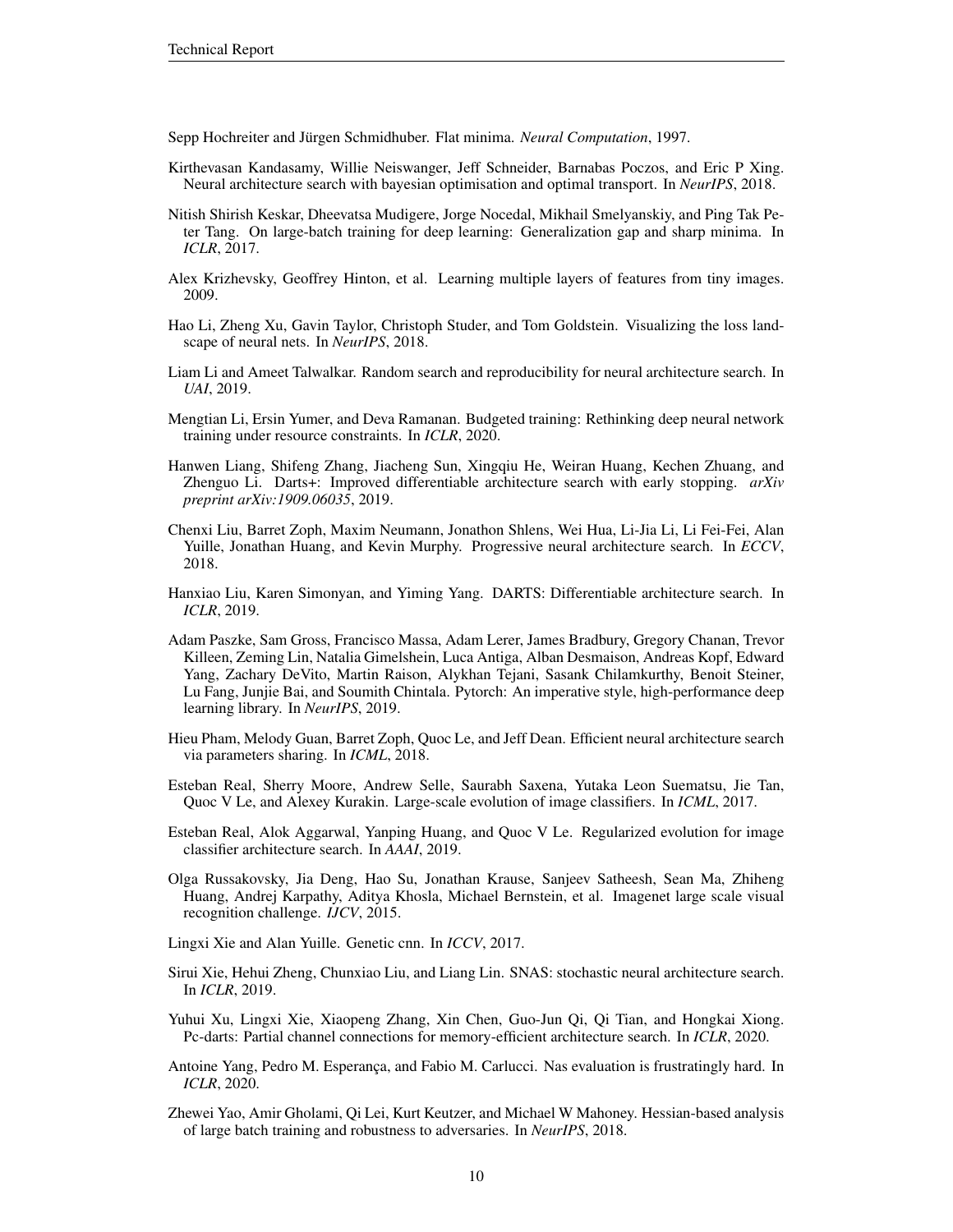- <span id="page-10-4"></span>Kaicheng Yu, Christian Sciuto, Martin Jaggi, Claudiu Musat, and Mathieu Salzmann. Evaluating the search phase of neural architecture search. In *ICLR*, 2020.
- <span id="page-10-2"></span>Arber Zela, Thomas Elsken, Tonmoy Saikia, Yassine Marrakchi, Thomas Brox, and Frank Hutter. Understanding and robustifying differentiable architecture search. In *ICLR*, 2020.
- <span id="page-10-3"></span>Zhao Zhong, Junjie Yan, Wei Wu, Jing Shao, and Cheng-Lin Liu. Practical block-wise neural network architecture generation. In *CVPR*, 2018.

<span id="page-10-0"></span>Barret Zoph and Quoc V Le. Neural architecture search with reinforcement learning. In *ICLR*, 2017.

<span id="page-10-1"></span>Barret Zoph, Vijay Vasudevan, Jonathon Shlens, and Quoc V Le. Learning transferable architectures for scalable image recognition. In *CVPR*, 2018.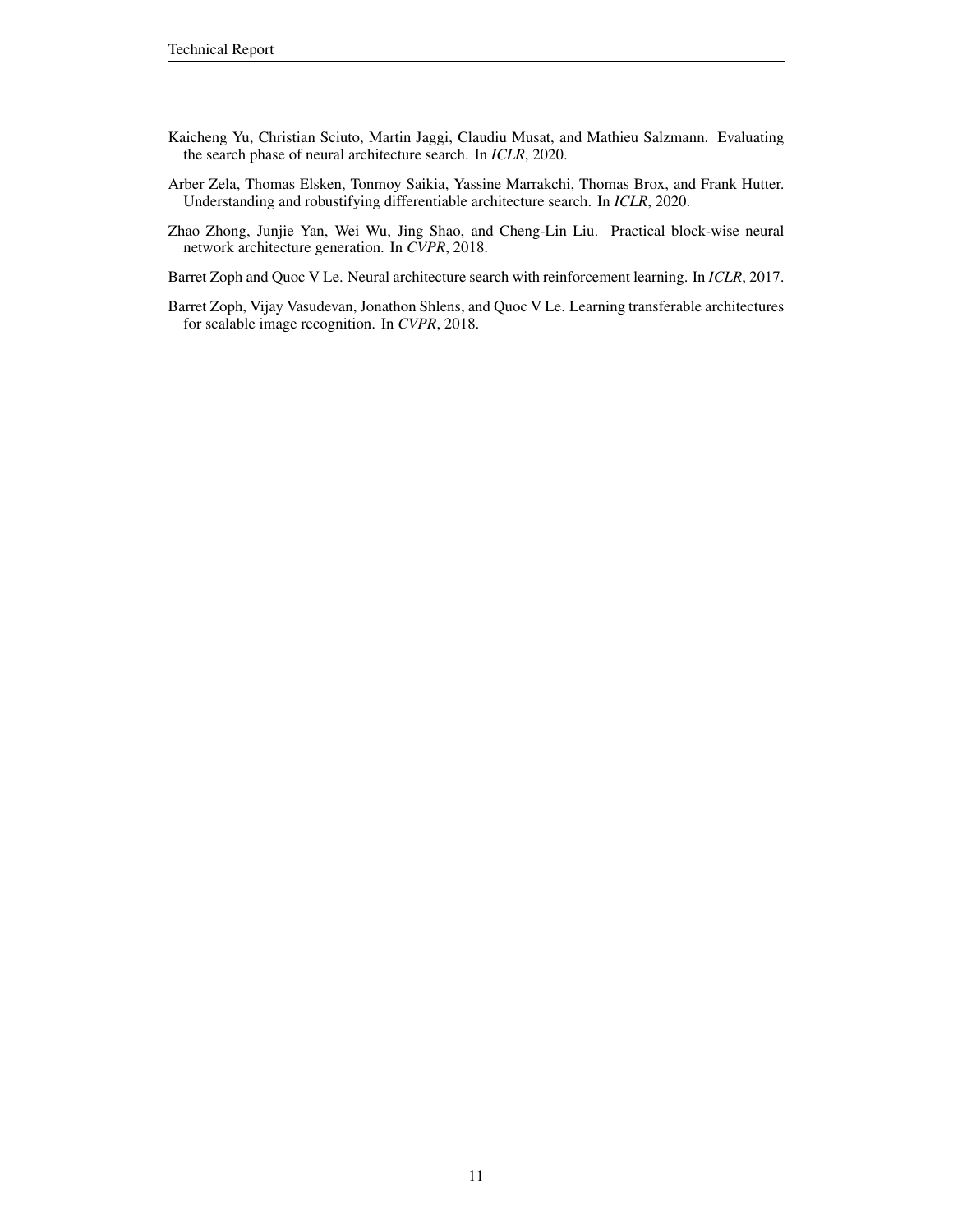# A GENERALIZATION TEST ON A NEW SEARCH SPACE

[Zela et al.](#page-10-2) [\(2020\)](#page-10-2) finds that on a wide range of search spaces, while DARTS [\(Liu et al., 2019\)](#page-9-0) can successfully minimizes the validation loss during search, the found architectures are usually degenerated and generalize poorly to the test setting. To further validate our NA-DARTS, we conduct experiments on the search space suggested by [Zela et al.](#page-10-2) [\(2020\)](#page-10-2) and show that in this new search space, NA-DARTS can still find architectures that generalize much better than DARTS.

The new search space is a subset of the original DARTS search space. The new search space is exactly the same as the original search space, except that it only considers three candidate operations, including  $3 \times 3$  separable convolution, skip connection, and the zero operation. Following [Zela et al.](#page-10-2) [\(2020\)](#page-10-2), we refer to the new search space as 'S3 search space'.

We search architectures from the S3 search space on CIFAR-10 using DARTS [\(Liu et al., 2019\)](#page-9-0), DARTS-ES [\(Zela et al., 2020\)](#page-10-2) or our NA-DARTS, and then evaluate the found architecture on both CIFAR-10 and CIFAR-100. DARTS-ES is DARTS with an early stopping criterion based on the dominant eigenvalue of the Hessian of the validation loss. We summarize the performance in the top half in Table [6.](#page-11-0) We see that our NA-DARTS easily outperforms both DARTS and DARTS-ES on CIFAR-10 and CIFAR-100. Notably, NA-DARTS outperforms DARTS by 3.63% on CIFAR-100.

In the main text, we mention that our contribution is orthogonal to other extensions of DARTS and we expect better performance after applying our formulation to them. To empirically verify this claim, we propose NA-DARTS-ES and NA-PC-DARTS by applying our neighborhood-aware formulation to DARTS-ES [\(Zela et al., 2020\)](#page-10-2) and PC-DARTS [\(Xu et al., 2020\)](#page-9-12), respectively. As shown in Table [6,](#page-11-0) NA-DARTS-ES outperforms DARTS-ES by 1.22% on CIFAR-10 and 2.18% on CIFAR-100. The improvement on CIFAR-100 demonstrates that architectures found by NA-DARTS-ES generalize much better than those found by DARTS-ES.

We notice that NA-PC-DARTS performs similarly to PC-DARTS on CIFAR-10. We would like to emphasize that the DARTS search space (a superset of the S3 search space) has a narrow performance range as verified in [Yang et al.](#page-9-15) [\(2020\)](#page-9-15) and the test error of most NAS methods on CIFAR-10 are within [2.5%, 3.0%]. So we focus more on the performance on CIFAR-100. Our NA-PC-DARTS outperforms PC-DARTS by 0.72% on CIFAR-100. As all the architectures are searched on CIFAR-10, this shows that architectures found by our NA-PC-DARTS generalize better than those found by PC-DARTS. We obtain further improvement after applying our formulation to PC-DARTS.

<span id="page-11-0"></span>Table 6: Test error of architectures found from the S3 search space on CIFAR-10 and CIFAR-100. Top: Our NA-DARTS outperforms both DARTS and DARTS-ES. Also, our NA-DARTS-ES easily outperform DARTS-ES, which shows that our formulation is applicable to DARTS-ES and yields further improvement. Bottom: Applying our formulation to PC-DARTS also yields further improvement. Our NA-PC-DARTS outperforms PC-DARTS by 0.72% on CIFAR-100.

|                                                  | $CIFAR-10$                         | $CIFAR-100$                          |
|--------------------------------------------------|------------------------------------|--------------------------------------|
| DARTS (Liu et al., 2019)                         | $4.13 \pm 0.98$                    | $22.49 \pm 2.62$                     |
| DARTS-ES (Zela et al., 2020)                     | $3.71 \pm 1.14$                    | $19.21 \pm 0.65$                     |
| NA-DARTS (Ours)                                  | $2.97 \pm 0.18$                    | $18.86 \pm 0.49$                     |
| NA-DARTS-ES (Ours)                               | $2.49\pm0.02$                      | $17.03\pm0.41$                       |
| PC-DARTS (Xu et al., 2020)<br>NA-PC-DARTS (Ours) | $2.66 \pm 0.14$<br>$2.69 \pm 0.08$ | $17.38 \pm 0.45$<br>$16.66 \pm 0.39$ |

# B AGGREGATION FUNCTION

# B.1 MORE CHOICES FOR AGGREGATION FUNCTION

Our formulation aims to identify flat minima in the search space based on the aggregated performance  $q(f(\mathcal{N}(\alpha)))$  over the neighborhood. The aggregation function  $q(\cdot)$  needs to be properly set such that minimzing  $g(f(\mathcal{N}(\alpha)))$  results in an architecture  $\alpha$  that is a local minimum and at the same time has a flat neighborhood.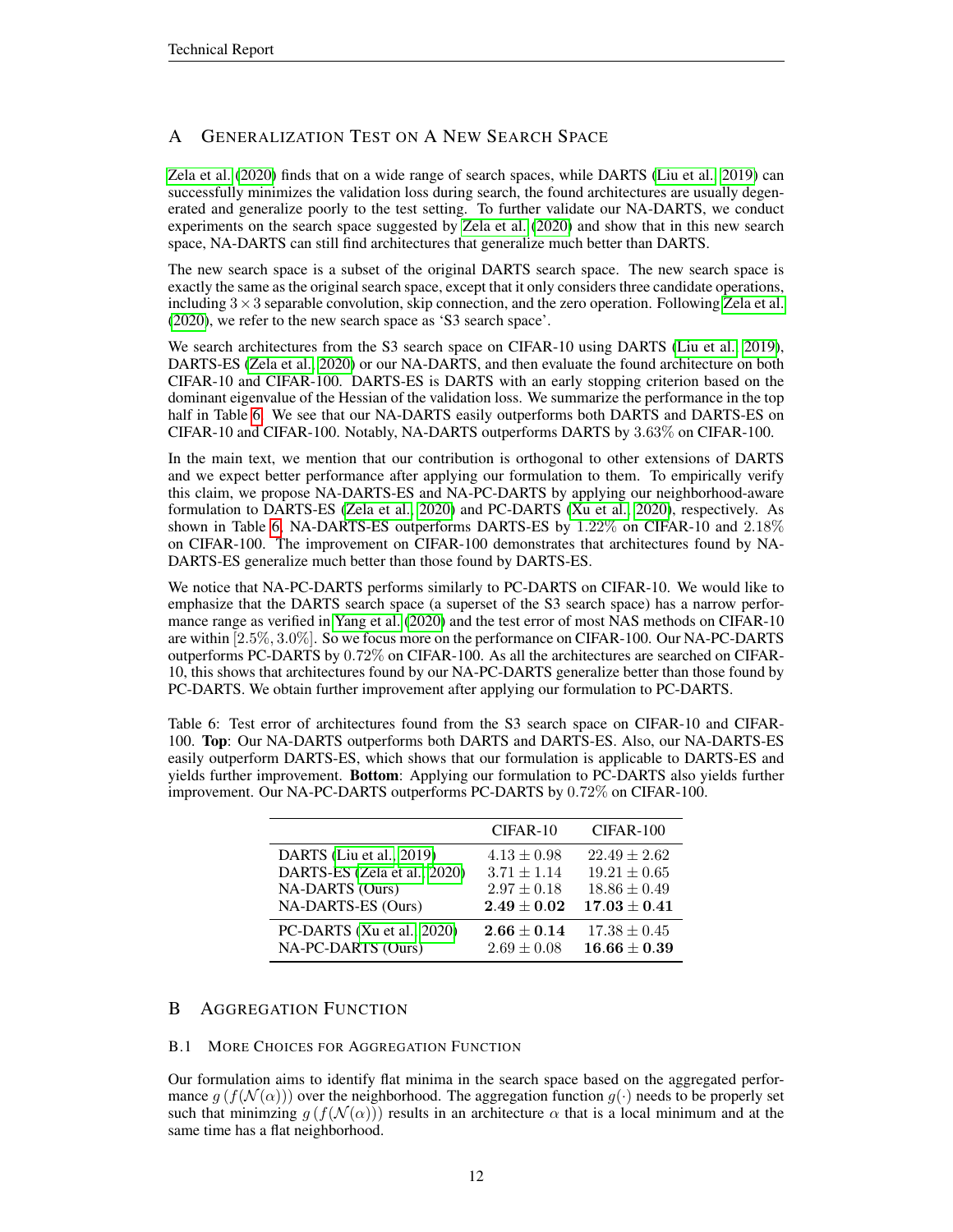The flatness of the neighborhood of  $\alpha$  is determined by how much the performance (*e.g.*, validation loss) of its neighboring architectures varies compared to  $\alpha$  itself. Intuitively, when  $\alpha$  is a flat minimum, its neighboring architectures should perform similarly to  $\alpha$ . However, when  $\alpha$  is a sharp minimum, the loss of architectures around  $\alpha$  increases drastically compared to  $\alpha$ . Although the formal definition of flatness or sharpness of a local minimum is not exactly the same in previous work [\(Hochreiter & Schmidhuber, 1997;](#page-9-2) [Chaudhari et al., 2017;](#page-8-0) [Keskar et al., 2017;](#page-9-3) [Dinh et al.,](#page-8-1) [2017;](#page-8-1) [Yao et al., 2018\)](#page-9-4), they all share this intuition.

We discuss possible choices for the aggregation function  $g(\cdot)$ :

• mean, median or max.

The architectures around a sharp minimum tend to high much higher loss compared to this minimum. Therefore, the mean validation loss of architectures around a flat minimum is expected to be lower than those around a sharp minimum. Minimizing mean  $(f(\mathcal{N}(\alpha)))$ encourages the convergence to an architecture  $\alpha$  whose neighbors in  $\mathcal{N}(\alpha)$  all have a low loss, which implies that  $\alpha$  is a flat minima. This makes mean a valid choice. For a similar reason, median and max are also valid choices.

Setting  $g(\cdot)$  as mean or max also aligns well with previous work on flat minima. [Chaudhari](#page-8-0) [et al.](#page-8-0) [\(2017\)](#page-8-0) propose an objective function for training neural networks so that flat minima are preferred during optimization. Their objective can be interpreted as a weighted average of the (transformed) function values of data points around the local minima, which inspires us to consider mean as one of the choices for  $g(\cdot)$ . [Keskar et al.](#page-9-3) [\(2017\)](#page-9-3) use the largest function value that can be attained in the neighborhood of a local minimum to characterize how sharp the minimum is, which leads us to set  $g(\cdot)$  as max.

• Variance.

For an architecture  $\alpha$ , we can measure its flatness with the variance (standard deviation) of the performance of its neighbors in  $\mathcal{N}(\alpha)$ . Let  $\sigma(f(\mathcal{N}(\alpha)))$  denote the standard deviation of the performance (*e.g.*, validation loss) of architectures in  $\mathcal{N}(\alpha)$ . But simply minimizing  $\sigma(f(\mathcal{N}(\alpha)))$  can only result in an  $\alpha$  with a flat neighborhood, but cannot guarantee that  $\alpha$  is a local minimum (*e.g.*, have a low validation loss). So we propose the following variance-based aggregation function  $q(f(\mathcal{N}(\alpha))) = f(\alpha) + \lambda \sigma(f(\mathcal{N}(\alpha)))$  that takes both the performance of  $\alpha$  and the flatness of its neighborhood into account, where  $\lambda$  is a hyperparameter to balance the performance  $f(\alpha)$  and the flatness  $\sigma(f(\mathcal{N}(\alpha)))$ .

### B.2 AGGREGATION FUNCTION IN DIFFERENTIABLE ARCHITECTURE SEARCH

When applying our formulation to differentiable NAS methods,  $q(\cdot)$  needs to be differentiable, which immediately rules out median. Our default choice is mean and we provide an outline of NA-DARTS using mean in the main text.

Both mean and the variance-based aggregation function are differentiable. We prefer mean because it requires fewer GPU memory. Theoretically, when computing  $\nabla_{\alpha} g(f(\mathcal{N}(\alpha)))$ , we need to keep all architectures in  $\mathcal{N}(\alpha)$  in GPU. But when  $g(\cdot)$  = mean, we can compute  $\nabla_{\alpha} f(\alpha')$  separately for each neighbor  $\alpha' \in \mathcal{N}(\alpha)$ . Since PyTorch [\(Paszke et al., 2019\)](#page-9-17) automatically accumulates the gradient in multiple backward passes, computing  $\nabla_{\alpha} f(\alpha')$  separately is equivalent as computing  $\nabla_{\alpha}$  mean  $(f(\mathcal{N}(\alpha)))$ . Therefore, when using mean, we only need to keep one architecture in GPU. This requires much fewer GPU memory than the variance-based aggregation function.

We prefer mean over max due to its superior empirical performance. When using max, Eq. 5 becomes a minimax optimization problem and one can approximate the gradient of the objective using Danskin's Theorem [\(Danskin, 1967\)](#page-8-7). Same as mean, max also only needs to keep one architecture in GPU (see following text for more details).

#### B.2.1 USING max IN NA-DARTS

For completeness, we describe details of using max in NA-DARTS. After setting  $g(\cdot)$  as max, Eq. 5 becomes a minimax optimization. According to Danskin's Theorem [\(Danskin, 1967\)](#page-8-7), we can approximate the gradient  $\nabla_{\alpha}$  max $_{\alpha' \in \mathcal{N}(\alpha)}$   $\mathcal{L}_{val}(w^*(\alpha'), \alpha')$  with  $\nabla_{\alpha} \mathcal{L}_{val}(w^*(\bar{\alpha}), \bar{\alpha})$ , where  $\bar{\alpha}$ is the maximizer of the inner maximization problem  $\max_{\alpha' \in \mathcal{N}(\alpha)} \mathcal{L}_{val}(w^*(\alpha'), \alpha')$ . In practice,  $w^*(\alpha')$  is approximated by the current network weights w. To compute the maximizer  $\bar{\alpha}$ , we simply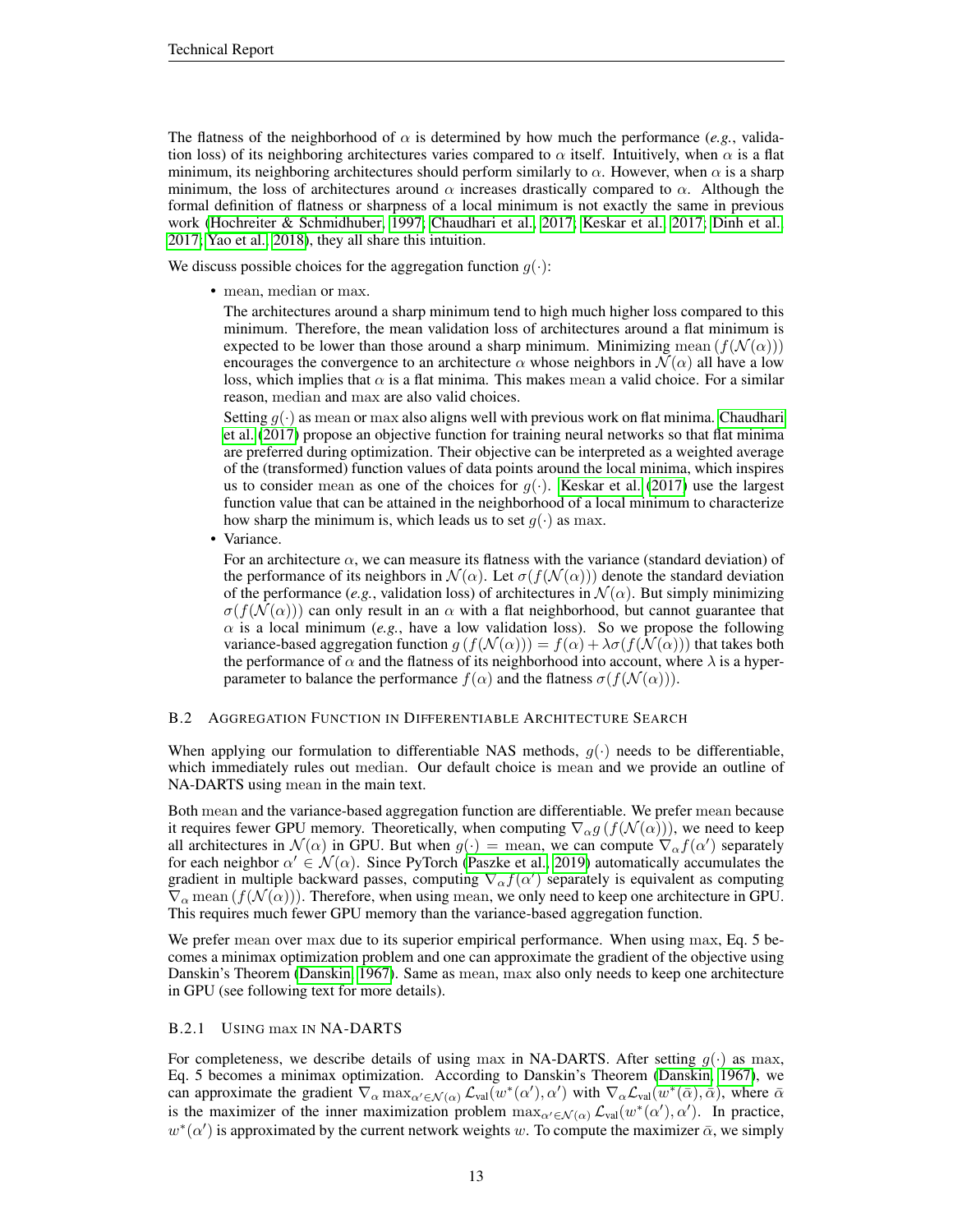#### <span id="page-13-0"></span>Algorithm 2 Neighborhood-Aware DARTS

**Input:** Number of steps T. Number of neighbors  $n_{\text{nbr}}$ . Initial architecture  $\alpha$  and weights w. for  $t = 1, 2, ..., T$  do Sample a batch of training data  $X_{\text{train}}$  and a batch of validation data  $X_{\text{val}}$ . Sample  $n_{\text{nbr}}$  neighboring architectures of  $\alpha$ :  $\mathcal{N}(\alpha)$ . if  $g(\cdot) == \max$  then Compute  $\bar{\alpha} = \arg \max_{\alpha' \in \mathcal{N}(\alpha)} \mathcal{L}_{val}(w, \alpha')$  on  $X_{val}$ . Compute  $\nabla_{\alpha} \mathcal{L}_{val}(w, \bar{\alpha})$  on  $X_{val}$ ; update  $\alpha$  by descending  $\nabla_{\alpha} \mathcal{L}_{val}(w, \bar{\alpha})$ . else if  $g(\cdot) ==$  mean then Compute  $\nabla_{\alpha} \frac{\sum_{\alpha' \in \mathcal{N}(\alpha)} \mathcal{L}_{val}(w, \alpha')}{|\mathcal{N}(\alpha)|}$  $\frac{\int_{N(\alpha)} \mathcal{L}_{val}(w, \alpha')}{|\mathcal{N}(\alpha)|}$  on  $X_{val}$ ; update  $\alpha$  by descending  $\nabla_{\alpha} \frac{\sum_{\alpha' \in \mathcal{N}(\alpha)} \mathcal{L}_{val}(w, \alpha')}{|\mathcal{N}(\alpha)|}$  $\frac{N(\alpha)}{|N(\alpha)|}$ . end if Compute  $\nabla_w \mathcal{L}_{\text{train}}(w, \alpha)$  on  $X_{\text{train}}$ ; update w by descending  $\nabla_w \mathcal{L}_{\text{train}}(w, \alpha)$ . end for Derive the final architecture based on the learned  $\alpha$ .

<span id="page-13-1"></span>Algorithm 3 Neighborhood-Aware Random Search

**Input**: Number of steps T. Number of neighbors  $n_{\text{nbr}}$ . for  $t = 1, 2, ..., T$  do Randomly sample an architecture from  $\mathcal{A}$ :  $\alpha$ . Sample  $n_{\text{nbr}}$  neighboring architectures of  $\alpha$ :  $\mathcal{N}(\alpha)$ . Train the  $n_{\text{nbr}}$  architectures and compute  $g(f(\mathcal{N}(\alpha)))$ . Let  $\alpha^* = \alpha$  if  $g(f(\mathcal{N}(\alpha))) < g(f(\mathcal{N}(\alpha^*))).$ end for Return the optimal architecture  $\alpha^*$ .

compute the validation loss of each sampled neighboring architecture and choose the maximum one. We provide an outline of NA-DARTS in Algorithm [2,](#page-13-0) where we include steps for both cases  $(q(\cdot) = \max \text{ or } q(\cdot) = \text{mean})$ . As can seen from Algorithm [2,](#page-13-0) when using max, we only need to keep one architecture  $(\bar{\alpha})$  in GPU during the gradient computation.

Solving the inner maximization problem  $\max_{\alpha' \in \mathcal{N}(\alpha)} \mathcal{L}_{val}(w^*(\alpha'), \alpha')$  is the process of finding the worst-performing neighbor of  $\alpha$  in its neighborhood. Sampling neighbors with the additive representation of neighbors (Eq. 6) might not always result in a neighbor  $\alpha'$  that performs worse than α. So, we develop the following *multiplicative representation* of neighboring architectures. The multiplicative representation allows us to sample  $\alpha'$  by changing a subset of operations in  $\alpha$  to the zero operation or skip connection such that  $\alpha'$  has a higher probability to perform worse than  $\alpha$ . Let edge  $(i, j)$  be an edge to be perturbed and  $r^{(i,j)}$  be a m-dim one-hot vector with  $r_l^{(i,j)} = 1$  and  $r_k^{(i,j)} = 0(1 \le k \le m, k \ne l)$ . We restrict l to be either the index of the zero operation or skip connection. With the one-hot vector  $r^{(i,j)}$ ,  $\alpha^{(i,j)}$  is computed as:

$$
\alpha_k'^{(i,j)} = \frac{r_k^{(i,j)} \alpha_k^{(i,j)}}{\sum r_k^{(i,j)} \alpha_k^{(i,j)}}.
$$
\n(7)

Under the multiplicative representation,  $\alpha^{(i,j)}$  has the same value as  $r^{(i,j)}$ , which indicates that the edge  $(i, j)$  after perturbation chooses either the zero operation or skip connection. We empirically observe that max works better with the multiplicative representation than additive representation.

### C ASSUMPTION JUSTIFICATION

#### C.1 EXPERIMENTAL SETUP

We describe the detailed setup of our assumption justification experiments in Sec. 3.3. NAS-Bench-201 [\(Dong & Yang, 2020\)](#page-8-2) provides a simulated environment for NAS experiments by conducting a thorough evaluation of all the candidate architectures (cells) in a pre-defined cell search space on three datasets: CIFAR-10 [\(Krizhevsky et al., 2009\)](#page-9-14), CIFAR-100 [\(Krizhevsky et al., 2009\)](#page-9-14), and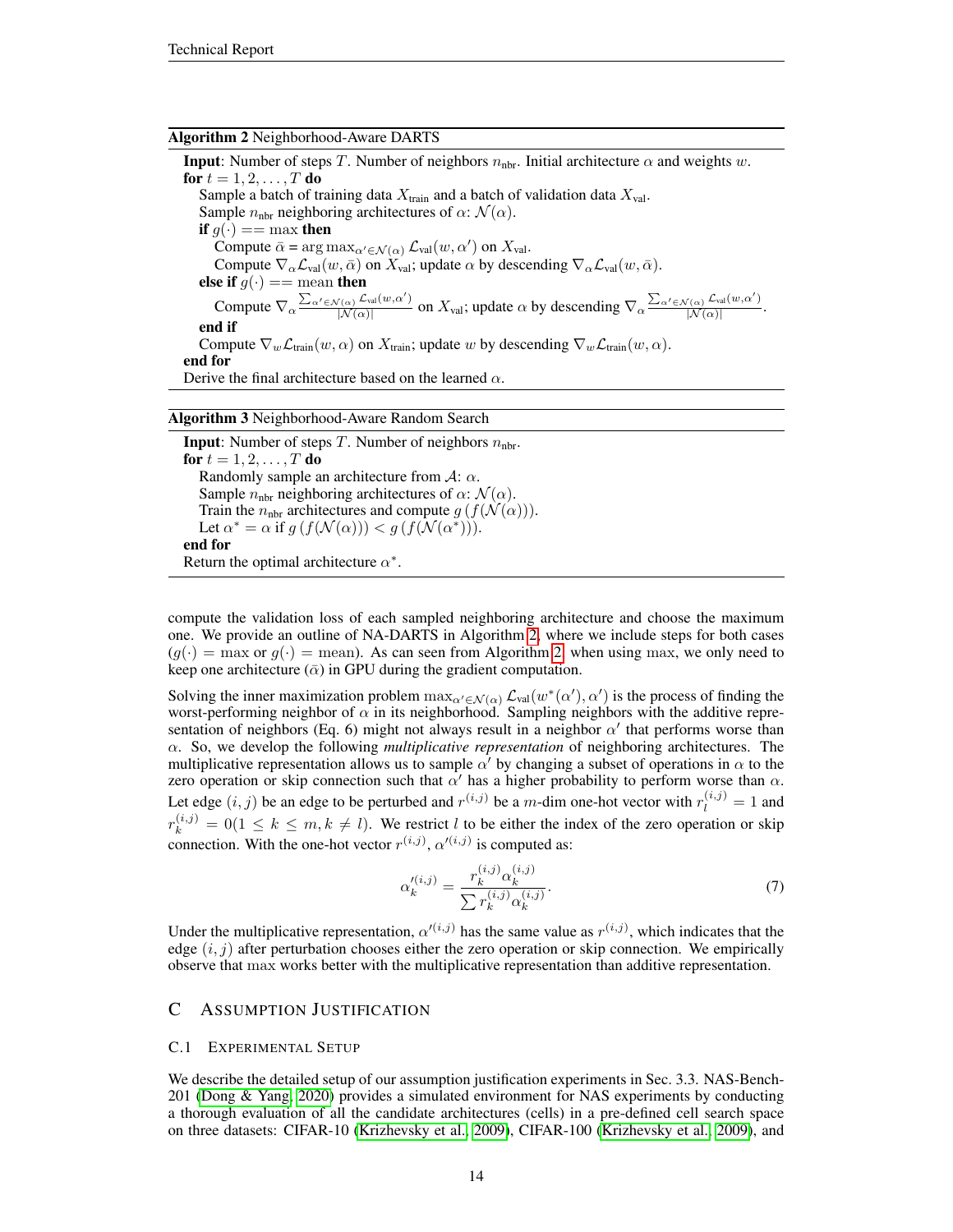ImageNet-16-120 [\(Dong & Yang, 2020\)](#page-8-2). It contains the validation error (accuracy) of all the candidate architectures on CIFAR-10 after every training epoch, and the final test error on CIFAR-10, CIFAR-100, and ImageNet-16-120. ImageNet-16-120 is a subset and downsampled version of ImageNet [\(Russakovsky et al., 2015\)](#page-9-16) and contains about 158K images divided into 120 classes.

In our experiments, we set the distance threshold  $d$  to 1, so each architecture in the NAS-Bench-201 search space has 25 neighbors including itself. We search on CIFAR-10 and evaluate the found architectures on all three datasets, *i.e.*,  $f(\alpha)$  is defined as the validation error on CIFAR-10. It is common in NAS to use early stopping or budgeted training during search [\(Elsken et al., 2019;](#page-8-8) [Li](#page-9-18) [et al., 2020\)](#page-9-18). So, we use the CIFAR-10-Validation error after the  $90^{th}$  epoch in the experiments, unless otherwise stated. Results for other epochs  $(e.g., 30^{th}, 60^{th}, 120^{th})$  lead to the same conclusion.

# C.2 FLAT MINIMA GENERALIZE BETTER

We provide results for other epochs to show that flat minima in the architecture space generalize better than sharp minima. Specifically, we conduct the same experiments as Sec. 3.3.1 (Table [1a](#page-4-0) in the main text) with the CIFAR-10-Validation error after the  $30^{th}$ ,  $60^{th}$  or  $120^{th}$  epoch. As shown in Table [7,](#page-15-0) results for all epochs  $(30^{th}, 60^{th}, 90^{th}, 120^{th})$  demonstrate the same pattern: the average validation error on CIFAR-10 of flat minima and sharp minima are similar; however, the average test error of flat minima is consistently lower than sharp minima on all three datasets, especially on CIFAR-100 and ImageNet-16-120.

# C.3 AGGREGATED PERFORMANCE GIVES A BETTER RANKING OF ARCHITECTURES

We show that our criterion  $g(f(\mathcal{N}(\alpha)))$  ranks architectures more accurately than the standard criterion  $f(\alpha)$ . To do that, we randomly sample 100 architectures from NAS-Bench-201 and rank these architectures according to our criterion  $g(f(\mathcal{N}(\alpha)))$  or the standard criterion  $f(\alpha)$ , where  $f(\cdot)$  is the validation error on CIFAR-10. Following [Yu et al.](#page-10-4) [\(2020\)](#page-10-4), we evaluate the estimated ranking with the Kendall's Tau metric (the higher the better), which measures the correlation between the estimated ranking and ground truth ranking of architectures. The ground truth is obtained by sorting these architectures based on their test error. As the ground truth is specific to each dataset, we evaluate the estimated ranking on the three datasets separately.

We repeat the experiments for 10 times and report the mean and standard deviation of the Kendall's Tau value. Table [1b](#page-4-0) (main text) shows the ranking estimation results when  $g(\cdot) = \text{mean}$ . We provide the results for all the aggregation functions in Table [8.](#page-15-0) For the variance-based aggregation function, we set  $\lambda$  to 1.0. All aggregation functions except max result in an more accurate ranking estimation of architectures than the standard criterion  $f(\alpha)$ .

# C.4 AGGREGATED PERFORMANCE FINDS FLAT MINIMA

We conduct quantitative analysis to show that optimizing the proposed criterion, *i.e.*, the aggregated performance over the neighborhood, finds flat minima. We select 100 architectures from NAS-Bench-201 with the lowest validation error (baseline criterion) on CIFAR-10, and another 100 architectures with the lowest aggregated validation error (proposed criterion).

We measure the flatness of an architecture using neighborhood variance, where smaller variance indicates flatter neighborhood. We summarize the neighborhood variance and test error of the found architectures in Table [9.](#page-15-0) We observe that optimizing the mean validation error ('Ours - mean') can successfully help us find flat minima, as the found architectures have a much smaller neighborhood variance than those found by the baseline criterion, and also achieve lower classification error on all three datasets.

We also notice that when  $g(\cdot) = \max$ , the found architectures are not flat minima. Although these architectures have a flat neighborhood (low neighborhood variance), their classification performance is worse than architectures found by the baseline criterion. We think this is because when using max, the objective  $g(f(\mathcal{N}(\alpha)))$  only considers the flatness of the neighborhood, but fails to characterize how well the architecture  $\alpha$  performs.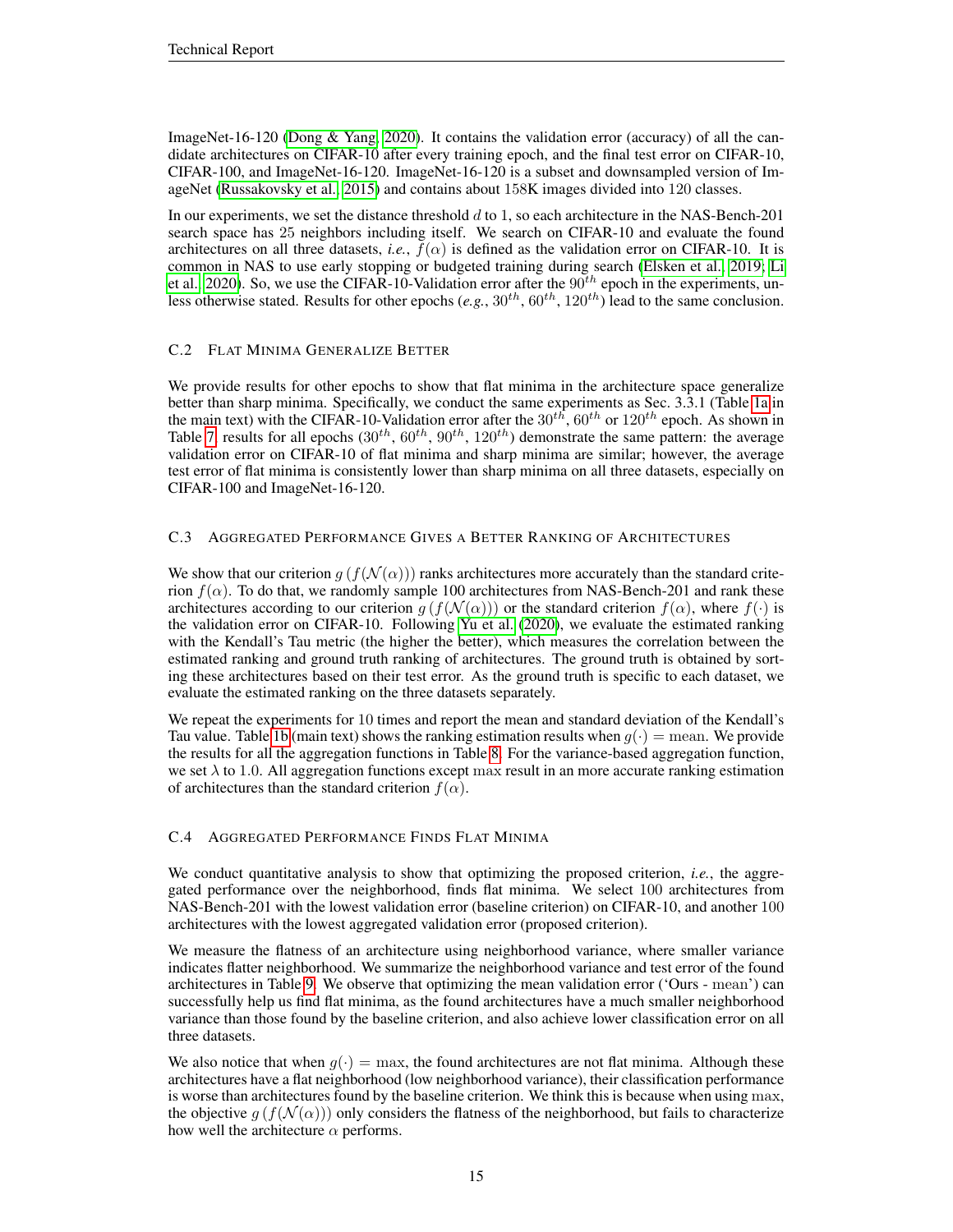<span id="page-15-0"></span>Table 7: Average error of flat-minima architectures and sharp-minima architectures. "CIFAR-10- Validation" refers to the average validation error on CIFAR-10 used in search. CIFAR-10, CIFAR-100 and ImageNet-16-120 refer to the average test error on each dataset. Flat minima and sharp minima obtain a similar validation error on CIFAR-10. However, flat minima consistently achieves lower test error than sharp minima on all three datasets.

| CIFAR-10-Validation                                                            | $CIFAR-10$ | CIFAR-100   | $ImageNet-16-120$ |  |  |  |
|--------------------------------------------------------------------------------|------------|-------------|-------------------|--|--|--|
| 18.39                                                                          | 6.33       | 29.15       | 55.52             |  |  |  |
| 18.45                                                                          | 6.67       | 30.10       | 56.18             |  |  |  |
| (b) $f(\alpha)$ = CIFAR-10-Validation error after the 60 <sup>th</sup> epoch.  |            |             |                   |  |  |  |
| CIFAR-10-Validation                                                            | $CIFAR-10$ | $CIFAR-100$ | $ImageNet-16-120$ |  |  |  |
| 16.15                                                                          | 6.28       | 29.15       | 55.51             |  |  |  |
| 16.43                                                                          | 6.91       | 30.56       | 57.31             |  |  |  |
| (c) $f(\alpha)$ = CIFAR-10-Validation error after the 90 <sup>th</sup> epoch.  |            |             |                   |  |  |  |
| CIFAR-10-Validation                                                            | $CIFAR-10$ | $CIFAR-100$ | ImageNet-16-120   |  |  |  |
| 14.55                                                                          | 6.23       | 28.90       | 55.17             |  |  |  |
| 14.57                                                                          | 6.66       | 30.00       | 56.41             |  |  |  |
| (d) $f(\alpha)$ = CIFAR-10-Validation error after the 120 <sup>th</sup> epoch. |            |             |                   |  |  |  |
| CIFAR-10-Validation                                                            | CIFAR-10   | CIFAR-100   | $ImageNet-16-120$ |  |  |  |
| 12.67                                                                          | 6.13       | 28.59       | 55.11             |  |  |  |
| 12.81                                                                          | 6.33       | 29.28       | 55.53             |  |  |  |
|                                                                                |            |             |                   |  |  |  |

(a)  $f(\alpha)$  = CIFAR-10-Validation error after the 30<sup>th</sup> epoch.

Table 8: Kendall's Tau (rank correlation) obtained by the standard criterion  $f(x)$  (baseline) and our criterion  $g(f(\mathcal{N}(\alpha)))$  with different choices of  $g(\cdot)$ .

|                 | $CIFAR-10$      | CIFAR-100       | $ImageNet-16-120$ |
|-----------------|-----------------|-----------------|-------------------|
| <b>Baseline</b> | $0.66 \pm 0.03$ | $0.66 \pm 0.02$ | $0.64 \pm 0.03$   |
| Ours - mean     | $0.76 \pm 0.03$ | $0.77 \pm 0.03$ | $0.74 \pm 0.03$   |
| Ours - median   | $0.72 \pm 0.03$ | $0.72 \pm 0.03$ | $0.69 \pm 0.03$   |
| $Ours - max$    | $0.53 \pm 0.05$ | $0.54 \pm 0.05$ | $0.56 \pm 0.05$   |
| Ours - Variance | $0.72 + 0.02$   | $0.73 \pm 0.03$ | $0.71 \pm 0.02$   |

Table 9: Neighborhood variance and test error of architectures found by by the standard criterion  $f(\alpha)$  (baseline) and our criterion  $g(f(\mathcal{N}(\alpha)))$  with different choices of  $g(\cdot)$ . Architectures found by the mean validation error ('Ours - mean') have a much smaller neighborhood variance than those found by the baseline criterion, and also achieve lower classification error on all three datasets.

|                        | Neighbor-Var CIFAR-10 CIFAR-100 |      |       | $ImageNet-16-120$ |
|------------------------|---------------------------------|------|-------|-------------------|
| <b>Baseline</b>        | 5.58                            | 6.45 | 29.45 | 55.79             |
| Ours - mean            | 2.71                            | 6.09 | 28.32 | 54.75             |
| Ours - median          | 4.05                            | 6.21 | 28.74 | 55.08             |
| $Ours - max$           | 1.83                            | 6.66 | 29.82 | 56.31             |
| <b>Ours</b> - Variance | 2.47                            | 6.35 | 29.06 | 55.52             |

### D NA-RS

Experimental setup. An outline of NA-RS is provided in Algorithm [3.](#page-13-1) Same as the setup in the assumption justification experiments, we search on CIFAR-10 and evaluate on CIFAR-10 [\(Krizhevsky](#page-9-14)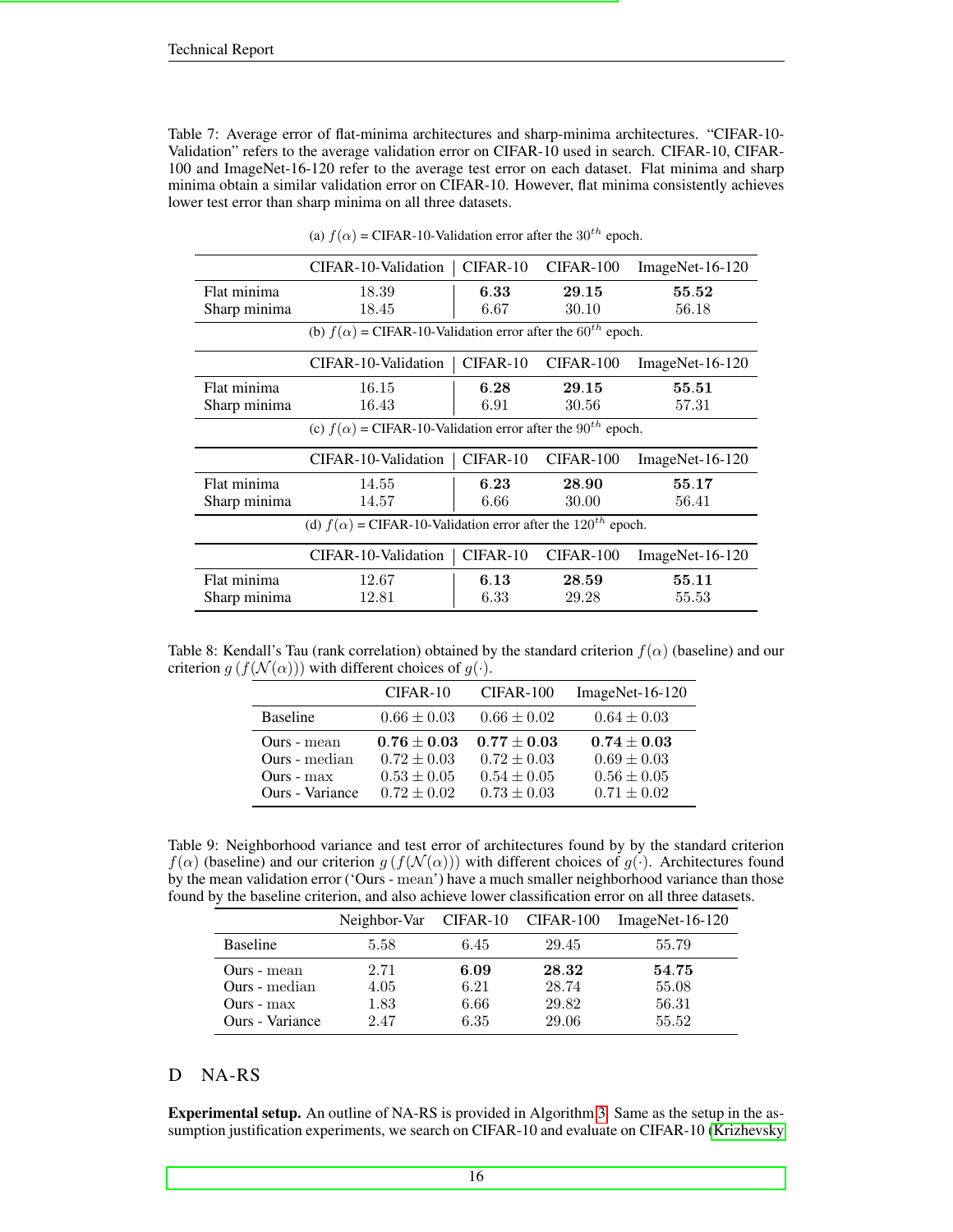[et al., 2009\)](#page-9-14), CIFAR-100 [\(Krizhevsky et al., 2009\)](#page-9-14), and ImageNet-16-120 [\(Dong & Yang, 2020\)](#page-8-2). The number of search steps  $T$  in NA-RS is set to 100. For fair comparison, the standard random search (baseline; denoted as 'RS') is run for  $T \cdot n_{\text{nbr}}$  steps, so that RS and NA-RS train and evaluate the same number of architectures. We set the distance threshold  $d$  to 1, so the neighborhood contains 25 architectures including the reference architecture itself. We set  $n_{\text{nbr}}$  to 10 unless otherwise stated.

Ablation study. We provide an ablation study of the aggregation function in NA-RS in Table [10](#page-16-0) and an ablation study of  $n_{\text{nbr}}$  in Table [11.](#page-16-1) We see from Table [10](#page-16-0) that mean and median achieve the best performance among all the choices for  $g(\cdot)$ . max performs the worst, which is consistent with the conclusion in Table [8.](#page-15-0) As shown in Table [11,](#page-16-1) performance obtained by  $n_{\text{nbr}} = 10$  is close to  $n_{\text{nbr}} = 25$ , which indicates that sampling a subset of neighbors is a good approximation for the entire neighborhood.

<span id="page-16-0"></span>Table 10: Ablation study on the aggregation function in NA-RS. mean and median yield the lower test error among all the choices for  $q(\cdot)$ .

|                  | $CIFAR-10$      | CIFAR-100        | $ImageNet-16-120$ |
|------------------|-----------------|------------------|-------------------|
| NA-RS - mean     | $6.39 \pm 0.71$ | $28.68 \pm 1.75$ | $55.02 \pm 1.71$  |
| NA-RS - median   | $6.20 \pm 0.35$ | $28.33 \pm 1.22$ | $54.72 \pm 0.96$  |
| $NA-RS - max$    | $6.73 + 0.71$   | $29.70 \pm 1.61$ | $56.96 \pm 2.09$  |
| NA-RS - Variance | $6.65 + 0.97$   | $29.06 + 1.97$   | $55.48 \pm 2.41$  |

<span id="page-16-1"></span>Table 11: Ablation study on  $n_{\text{nbr}}$  in NA-RS. Sampling a subset of neighbors ( $n_{\text{nbr}} = 10$ ) is a good approximation for the entire neighborhood ( $n_{\text{nbr}} = 25$ ).

|                |                                       |                                                                                                          | CIFAR-10 CIFAR-100 ImageNet-16-120   |
|----------------|---------------------------------------|----------------------------------------------------------------------------------------------------------|--------------------------------------|
| NA-RS - mean   | $n_{\text{nbr}} = 10$ 6.39 $\pm$ 0.71 | $28.68 \pm 1.75$<br>$n_{\text{nbr}} = 25$ 6.24 $\pm$ 0.39 28.24 $\pm$ 1.25                               | $55.02 \pm 1.71$<br>$54.74 \pm 1.73$ |
| NA-RS - median |                                       | $n_{\text{nbr}} = 10$ $6.20 \pm 0.35$ $28.33 \pm 1.22$<br>$n_{\text{nbr}} = 25$ 6.18 ± 0.38 28.20 ± 1.27 | $54.72 \pm 0.96$<br>$54.40 \pm 0.98$ |

# E NA-DARTS

#### E.1 EXPERIMENTAL SETUP

Following DARTS [\(Liu et al., 2019\)](#page-9-0), we search on CIFAR-10 [\(Krizhevsky et al., 2009\)](#page-9-14) and evaluate on CIFAR-10 [\(Krizhevsky et al., 2009\)](#page-9-14), CIFAR-100 [\(Krizhevsky et al., 2009\)](#page-9-14) and ImageNet [\(Rus](#page-9-16)[sakovsky et al., 2015\)](#page-9-16). We use exactly the same setup as DARTS [Liu et al.](#page-9-0) [\(2019\)](#page-9-0), including the cell search space, hyper-parameters, such as the learning rate and weight decay factor, and other experimental details. We split the training images in CIFAR-10 into two subsets of equal size, which are used as the training and validation images during search. We construct a network of 8 cells with an initial channel number as 16 and train the network for 50 epochs to learn  $\alpha$ .

After the search is done, we derive the final architecture from the learned  $\alpha$  using exactly the same procedure as DARTS. When evaluating the found architecture on CIFAR-10 and CIFAR-100, we build a network of 20 cells and train it for 600 epochs with batch size 96 and cutout [\(DeVries &](#page-8-9) [Taylor, 2017\)](#page-8-9). For our NA-DARTS, We set the initial number of channels of the network such that it has a similar network size with DRATS and contains around 3M parameters.

When evaluating on ImageNet, we build a network of 14 cells. Following DARTS, the network is trained for 250 epochs with batch size 128. We set the initial number of channels such that the number of multiply-add operations in the network is fewer than 600M when the input is  $224 \times 224$ . Some NAS methods use a different training setup to train the found architecture on ImageNet. For example, DARTS+ [\(Liang et al., 2019\)](#page-9-13) trains for 800 epochs and P-DARTS [\(Chen et al., 2019\)](#page-8-6) uses a large batch size 1024 (need 8 V100 GPUs, infeasible to us). For fair comparison, we retrain the found architecture reported by the authors in their paper using the same training setup as DARTS.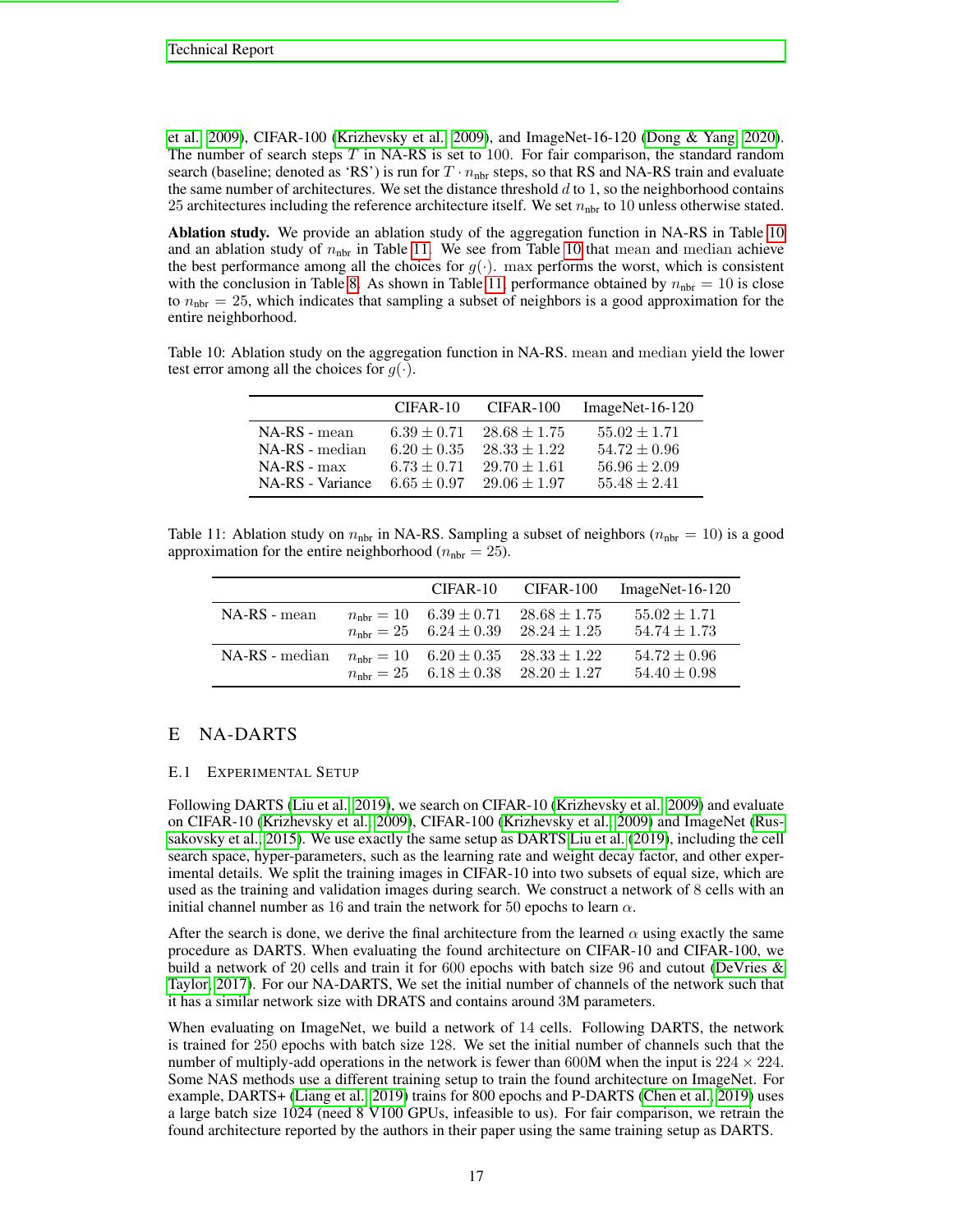For our NA-DARTS, we sample a subset of 10 neighbors in each step, *i.e.*,  $n_{\text{nbr}} = 10$ . The distance threshold  $d$  for neighborhood can be interpreted as the number of edges to be perturbed. As each cell in the DARTS search space has 14 edges, we set d to 6. The noise threshold  $\epsilon$  in the additive representation is set to 0.1. All experiments are performed on a NVIDIA GeForce RTX 2080 Ti GPU.

#### E.2 ABLATION STUDY

Aggregation function. We report the performance of NA-DARTS when using mean or max as the aggregation function in Table [12a.](#page-17-0) We observe that mean outperforms max, which is consistent with the conclusion in Table [8.](#page-15-0) We also notice that mean consumes a longer search time than max. This is because when using mean, we need to back-propagate through every sampled neighboring architecture  $\alpha'$ , while we only need to back-propagate through one neighboring architecture  $\bar{\alpha}$  when using max.

<span id="page-17-0"></span>**Distance threshold.** We study the impact of the distance threshold of  $d$  in Table [12b,](#page-17-0) where we observe  $d = 6$  achieves the best performance and  $d = 4$  performs similarly with  $d = 6$ . Recall that the distance threshold  $d$  can be interpreted as the number of edges to be perturbed and the cell in the DARTS search space has  $14$  edges. We empirically find that when d becomes larger that  $6$ , the neighborhood becomes too large and the performance drops.

Test Error (%) Param Search Cost CIFAR-10 CIFAR-100 (M) (GPU days) max  $2.80 \pm 0.10$   $16.89 \pm 0.31$   $3.1$  0.5 mean  $2.63 \pm 0.12$   $16.48 \pm 0.13$   $3.2$  1.1 (b) Impact of  $d$ . Test Error  $(\%)$  Param CIFAR-10 CIFAR-100 (M)  $d = 2$   $2.62 \pm 0.08$   $16.90 \pm 0.45$  3.2  $d = 4$   $2.65 \pm 0.19$   $16.56 \pm 0.36$  3.1  $d = 6$   $2.63 \pm 0.12$   $16.48 \pm 0.13$   $3.2$ 

(a) Impact of aggregation function.

Table 12: Ablation study of NA-DARTS.

# F LOSS LANDSCAPE VISUALIZATION

To qualitatively examine whether our NA-DARTS has found a flat minima, we plot the loss land-scape of DARTS and NA-DARTS with the visualization strategy from [Li et al.](#page-9-19) [\(2018\)](#page-9-19). Let  $\alpha$  denote the architecture found by DARTS or NA-DARTS. We compute the Hessian of the validation loss with respect to  $\alpha$ , and  $v_0$  and  $v_1$ , which are the eigenvectors corresponding to the two largest eigenvalues of the Hessian matrix. Then we visualize the validation loss of the neighbors of  $\alpha$  over the plane spanned by  $v_0$  and  $v_1$ . Specifically, we compute the validation loss of the architecture  $\alpha + \lambda_0 v_0 + \lambda_1 v_0$ , where  $\lambda_0$  and  $\lambda_1$  are uniformly sampled from [−1.0, 1.0]. The loss values are visualized by the contour plots in Figure [2.](#page-18-0) We observe that the curvature of NA-DARTS at  $(0, 0)$ (the found architecture  $\alpha$ ) is much flatter than that of DARTS.

We provide details of the neighboring architecture  $\alpha' = \alpha + \lambda_0 v_0 + \lambda_1 v_0$ , where we overload the plus sign (+) with the additive representation. Recall that  $\alpha$  contains a set of variables representing the operation choice for each edge  $(i, j)$ :  $\alpha = {\alpha^{(i,j)}}$ . The eigenvectors  $v_0$  and  $v_1$  have the same dimension as  $\alpha$  and then can be represented as  $v_0 = \{v_0^{(i,j)}\}\$  and  $v_1 = \{v_1^{(i,j)}\}\$ . Let  $q^{(i,j)} = \lambda_0 v_0^{(i,j)} + \lambda_1 v_1^{(i,j)}$ .  $\alpha^{(i,j)}$  is then computed using the additive representation in Eq. 6  $(\alpha_k'^{(i,j)} = \frac{\alpha_k^{(i,j)} + q_k^{(i,j)}}{\sum_{k=1}^n (\alpha_k^{(i,j)} + q_k^{(i,j)})}$ ). The eigenvectors  $v_0$  and  $v_1$  are normalized so that the scale of the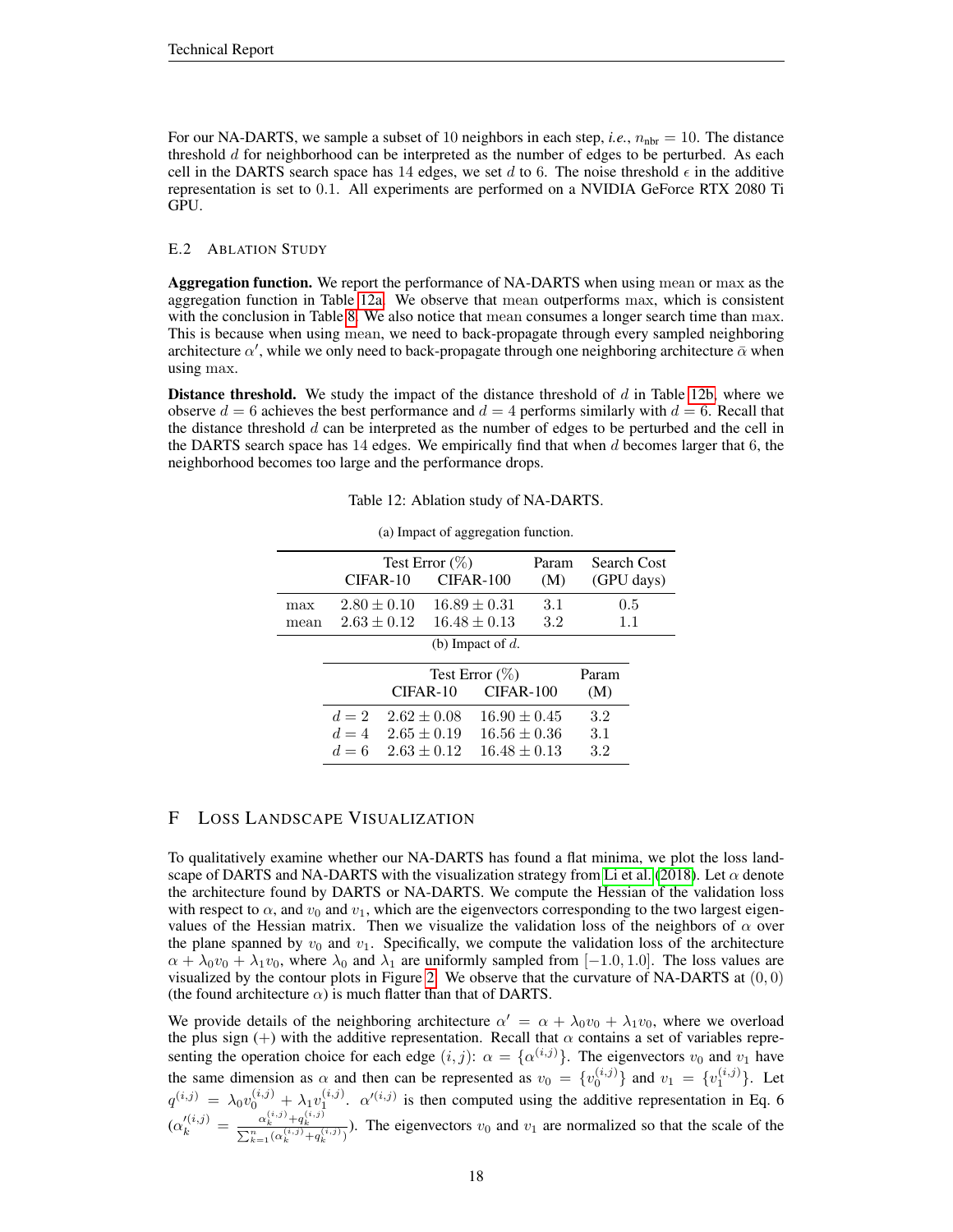<span id="page-18-0"></span>

(a) DARTS (standard formulation min  $f(\alpha)$ ).



(b) NA-DARTS (neighborhood-aware formulation min  $g(f(\mathcal{N}(\alpha))))$ .

Figure 2: Loss landscape visualization of the found architecture. The two plots in Figure [2a](#page-18-0) (Figure [2b\)](#page-18-0) are generated from two independent runs of DARTS (NA-DARTS). The left plot in Figure [2a](#page-18-0) and Figure [2b](#page-18-0) are the same as the plots in Figure [1](#page-1-0) in the main text. For the architecture found by DARTS (Figure [2a\)](#page-18-0), we observe that the loss of its neighbors increase drastically as the magnitude of  $\lambda_0$  or  $\lambda_1$  increases. However, for the architecture found by our NA-DARTS (Figure [2b\)](#page-18-0), the loss of its neighbors increases much slower. This shows that the architecture found by our NA-DARTS is a much flatter minimum than that found by DARTS.

<span id="page-18-1"></span>

(a) DARTS normal cell (left) and reduction cell (right).



(b) NA-DARTS normal cell (left) and reduction cell (right).

Figure 3: Cell Visualization.

noise vector  $q^{(i,j)}$  is controlled only by  $\lambda_0$  and  $\lambda_1$ . We use the weights of  $\alpha$  obtained in the search as an approximation for the weights of the neighbors  $\alpha'$ .